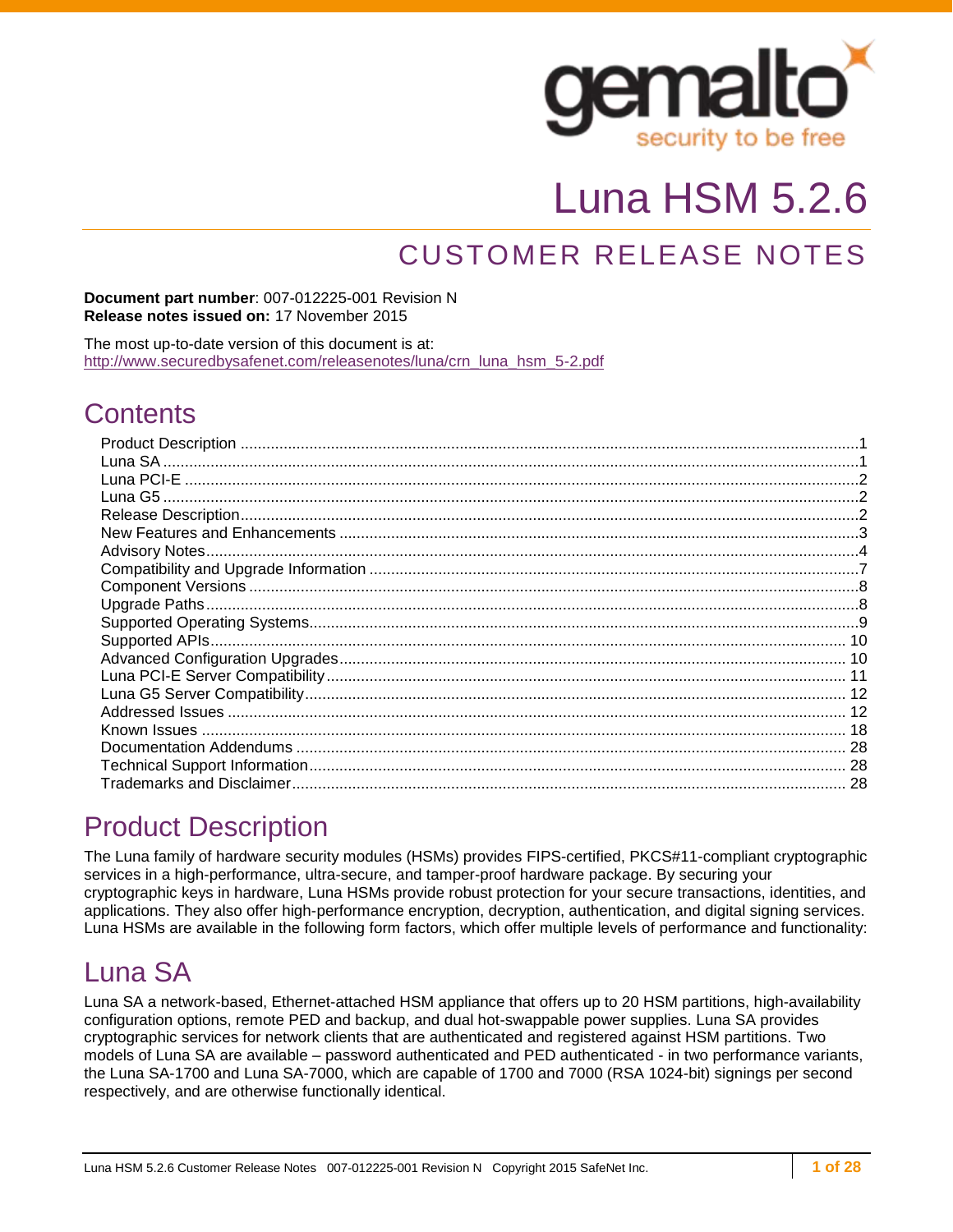## <span id="page-1-0"></span>Luna PCI-E

Luna PCI-E is an internal PCI-E form factor HSM that is installed directly into an application server to provide cryptographic services for the applications running on the server. Two models of Luna PCI-E are available – password authenticated and PED authenticated - in two performance variants, the Luna PCI-E-1700 or PCI-E-7000 which are capable of 1700 and 7000 (RSA 1024-bit) signings per second respectively, and are otherwise functionally identical.

## <span id="page-1-1"></span>Luna G5

Luna G5 is a USB-attached external HSM that is attached directly to an application server, via USB, to provide cryptographic services for the applications running on the server.

## <span id="page-1-2"></span>Release Description

## **Luna HSM 5.2 Security Patch**

This firmware patch, for Luna G5 and Luna PCI-E and Luna SA, to firmware version 6.2.5, and to firmware version 6.10.9, addresses a vulnerability described in security bulletin 150512-1. We recommend that you install this patch immediately on all applicable HSMs.

Find the update instructions in document 007-013037-001 Luna HSM Firmware Vulnerability Update Sheet, accompanying the patch.

See also the FIPS comments below, and the effects of the current patch on firmware update paths.

### **SIM Migration Patch**

If you want to migrate a SIM-based HSM to Luna SA, please contact technical support to obtain a patch to support the migration before you begin. Reference DOW3216 in your query.

### **Luna HSM 5.2.6**

Luna HSM 5.2.6 is a Luna SA-only release, 630-010165-022, which includes the previous 5.2.x releases and patches, as well as firmware 6.10.9 (formerly 6.10.2).

#### **Fixing BASH-related vulnerabilities**

In light of the recent BASH-related vulnerabilities (known as Shellshock/Aftershock/Bashdoor) covered within CVE-2014-6271, CVE-2014-6277, CVE-2014-6278, CVE-2014-7169, CVE-2014-7186, and CVE-2014-7187, SafeNet has developed and tested Luna SA software updates to address all of the listed vulnerabilities. Other Luna products do not use BASH and are not affected. See HSMAN-125 in the Luna SA Addressed Issues table.

#### **Fixing NTLS lockout (intermittent shutdown)**

Release 5.2.6 also fixes an issue where NTLS would intermittently stop after days of client application traffic. See LHSM-12955 in the Luna SA Addressed Issues table.

### **Luna HSM 5.2.5**

Limited release.

### **Luna HSM 5.2.4**

Luna HSM 5.2.4 is a Luna SA-only release, 630-010165-019, which includes the previous 5.2.x releases and patches, as well as firmware 6.10.2.

#### **Fixing BASH-related vulnerabilities**

In light of the recent BASH-related vulnerabilities (known as Shellshock/Aftershock/Bashdoor) covered within CVE-2014-6271, CVE-2014-6277, CVE-2014-6278, CVE-2014-7169, CVE-2014-7186, and CVE-2014-7187, SafeNet has developed and tested Luna SA software updates to address all of the listed vulnerabilities. Other Luna products do not use BASH and are not affected. See HSMAN-125 in the Luna SA Addressed Issues table.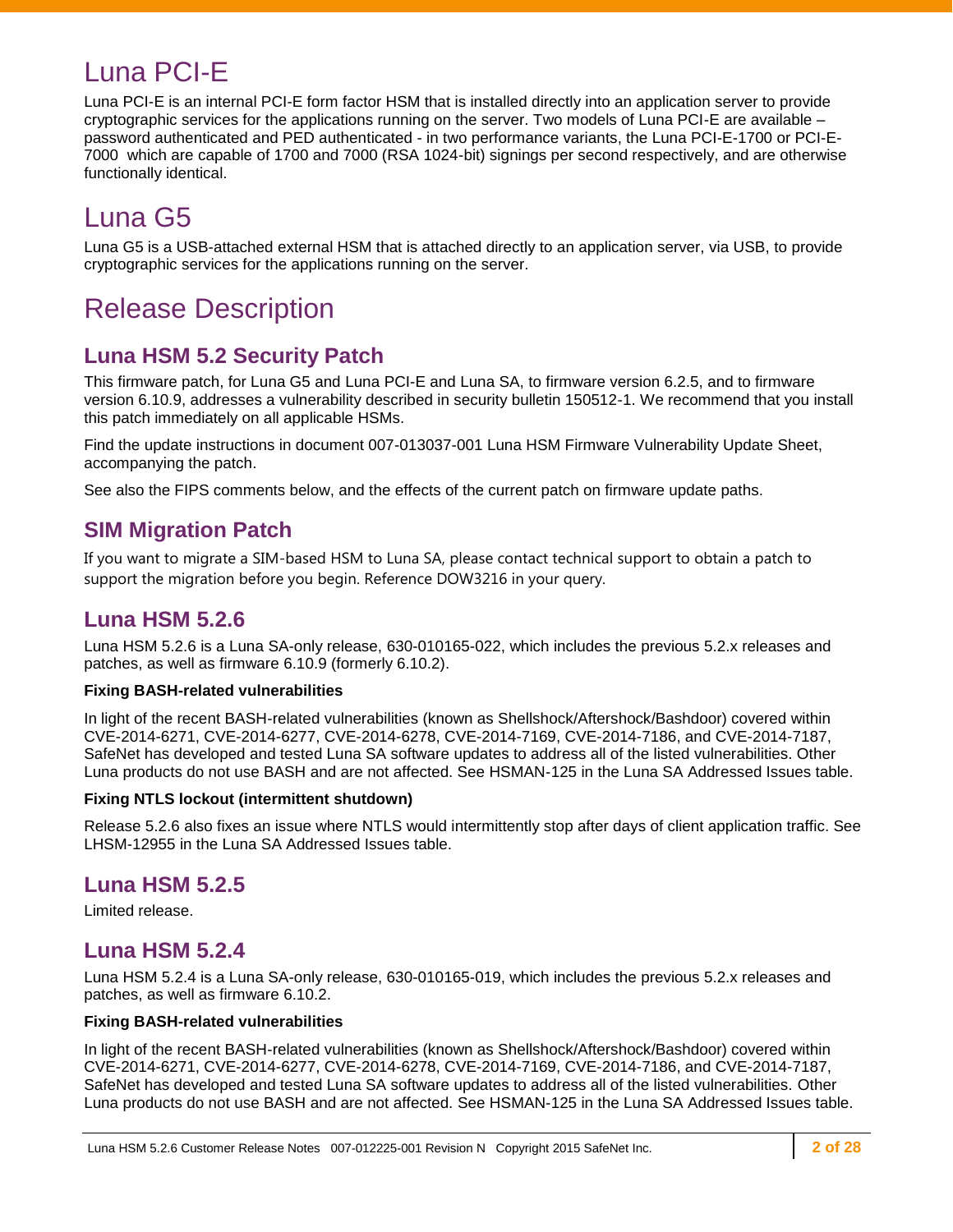### **Luna HSM 5.2.3**

Luna HSM 5.2.3 is a full replacement for release 5.2.1, and 5.2.2, meaning that 5.2.3 is complete and does not require any part of 5.2.1 or 5.2.2.

The ONLY change from release 5.2.1 to 5.2.2 was the replacement of Firmware Update Files (FUFs) in the \firmware\PCI and the \firmware\G5 directories in the installation tarball, replacing version 6.10.1 with 6.10.2 (should be 6.10.7). All client software (libraries, tools, drivers, etc.) was completely unchanged. The user documentation was unchanged and is still the 5.2.1 WebHelp.

For release 5.2.3, no change at all was made to the client software, nor to the user documentation. The Client installer still identifies as version 5.2.1, and the documentation identifies as version 5.2.1. The only change is a separately downloadable Appliance Update for Luna SA, which is mandatory for customers updating existing Luna SA systems. If you bought your Luna SA system at version 5.2.3 from the factory, the update was already installed.

#### *Reason for Release 5.2.3*

An issue in the appliance software of Luna SA 5.2.x and 5.3.0 causes SSHD to become inoperable after the command sysconf ssh regenKeyPair is run from the administrative shell, lunash. If that is allowed to happen, then the appliance can no longer be accessed via SSH, and you cannot transfer files to the appliance. The appliance must then be returned to SafeNet for repair, via the RMA process.

This update pro-actively fixes the issue for customers who have not yet run the command.

Shipping of affected units was halted as soon as the problem was discovered, and resumed only after the fix was in place at the SafeNet factory. For Luna SA 5.2.x units already in the field, this is a mandatory update.

This document has been revised to add the following issues to ["Addressed Issues"](#page-11-1) on page [12:](#page-11-1)

- LHSM 10553: Luna SA HSM Lockup
- LHSM-9897: WebHelp does not work with IE 11 and Chrome 30+
- (MKS 164993) NTLS Crash and Burn

#### *What to Do with Luna HSM 5.2.3 Update*

If you have any Luna HSM before 5.0, there is no update path, only migration of key material. Contact SafeNet Technical Support.

All the components are under the Luna 5.2.3 heading on the SafeNet service portal [\(https://serviceportal.safenet](https://serviceportal.safenet-inc.com/)[inc.com](https://serviceportal.safenet-inc.com/) ).

If your Luna HSM is at version 5.0, 5.1, or 5.2.0, then download all components and update directly to version 5.2.3; there is no need to install 5.2.1 or 5.2.2, since 5.2.3 is a complete, independent replacement for those versions. Upload the Luna SA Appliance Update to all of your affected Luna SA appliances and apply the update immediately after you upload it.

If your Luna HSM is already at version 5.2.1 or 5.2.2, then **only** Luna SA must be updated to version 5.2.3 (urgently). For the other Luna HSMs, no action is needed.

## <span id="page-2-0"></span>New Features and Enhancements

Luna HSM 5.2.x introduces the following features:

### **Features that do not require firmware 6.10.7**

#### *Host Trust Link (HTL)*

HTL provides secure connectivity for VM-based clients to protect against the theft of at-rest virtual clients.

#### *Consolidated Luna Client*

The Luna client software is delivered as a single consolidated package that works with all HSM form factors (Luna SA, Luna PCI-E and Luna G5). The Luna firmware is also consistent, ensuring applications work with all HSM form factors.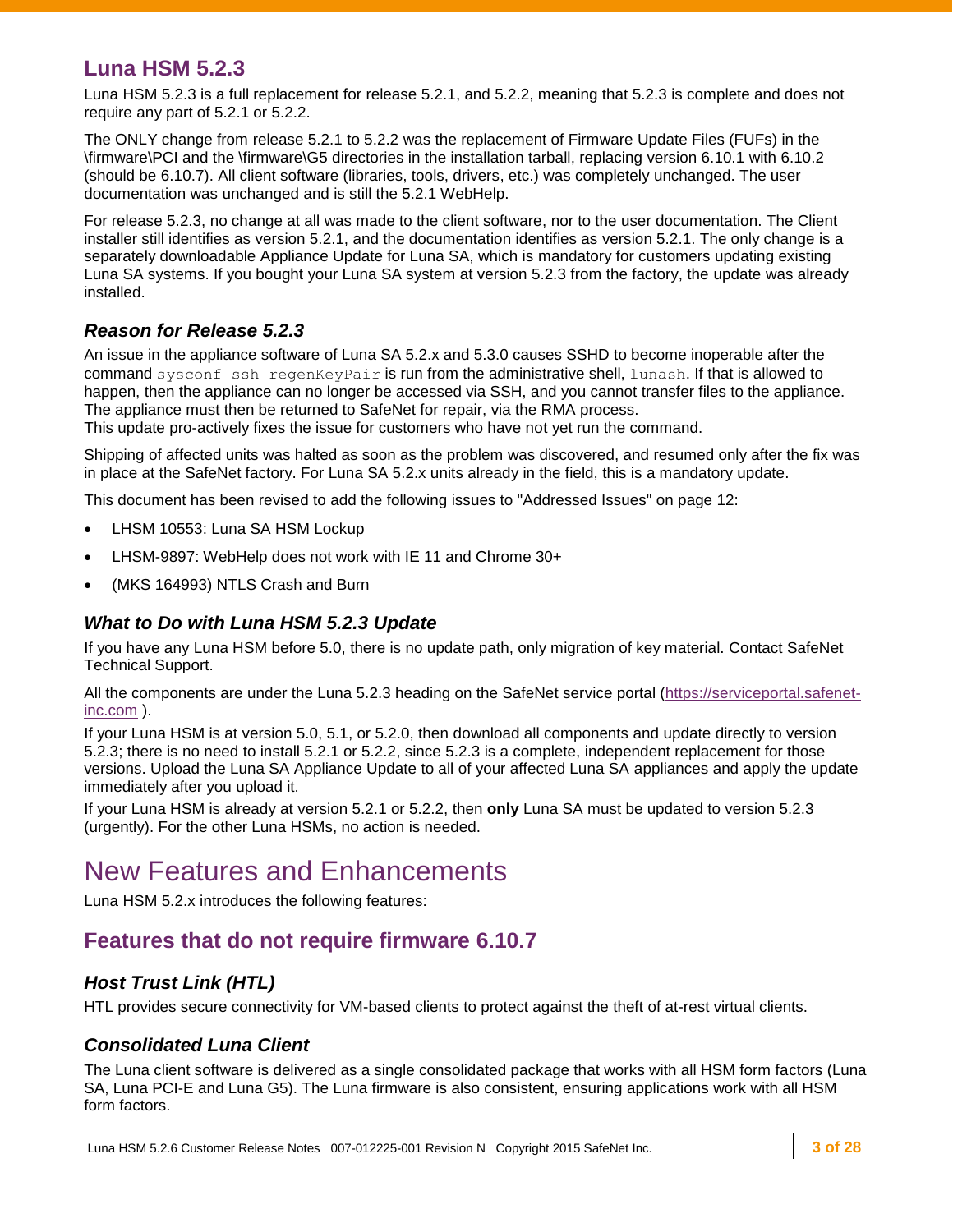#### *HSM Driver Timeout Is Now Adjustable*

The previously hard-coded timeout, in case the Luna SA HSM failed or lost contact with its appliance, is now configurable with "hsm driver" commands.

#### *HSM Partition and Upgrade Licenses Enforced*

All partition licenses and upgrade licenses are now fully locked to individual HSM serial numbers.

## **Features that require firmware 6.10.9 (formerly 6.10.7)**

#### *Crypto Command Center*

Crypto Command Center allows service providers or enterprises to easily provision HSM services to consumers using a simple GUI and a pool of Luna SA appliances. Requires HSM firmware 6.10.9

#### *Audit Logging*

Secure, signed logs that allow the auditing of all HSM operations. A separate audit role has been created to configure, manage and verify who did what, and when did they do it. This is available with HSM firmware 6.10.9.

#### *New Algorithms*

New algorithms are available with firmware 6.10.9, including Rsax931, Rsa186-3keygen, ECIES.

#### *Multiple RemotePED Servers*

Multiple RemotePED servers can be used with an HSM. Requires HSM firmware 6.10.9.

#### *RemotePED for USB-Connected HSMs*

The RemotePED is now available for Luna G5 and for Luna [Remote] Backup HSM. Requires HSM firmware 6.10.9.

#### *SRK for Backup HSM*

The Secure Recovery Key (purple PED Key) feature for Secure Transport and for enforced tamper ackowledgement, is now available for Luna [Remote] Backup HSM. Requires HSM firmware 6.10.9.

## <span id="page-3-0"></span>Advisory Notes

This section highlights important issues you should be aware of before deploying this release. The advisory notes in this section apply to all of the products supported by Luna HSM 5.2.6.

#### **Firmware Update is Required For Feature Support**

Luna appliances are shipped with the most recent FIPS-validated firmware version installed, and with the newest firmware version (if different) ready to install at your option. Several of the features described in the "New Features and Enhancements" section, above, require that you update the firmware to version 6.10.7.

#### **SRK Must Be Disabled Before Updating Firmware**

If the Secure Recovery Key (SRK) on the HSM is enabled, it must be disabled before you can update the HSM firmware. The SRK is an external split of the HSM's Master Tamper Key (MTK) that is imprinted on the purple PED key. When you disable the SRK, the SRK portion of the MTK is returned to the HSM, so that the MTK is no longer split. It is only in this state that you can update the HSM firmware. After you update the firmware, you can re-enable SRK, if desired, to re-imprint the purple PED with the SRK.

If you attempt to update the firmware without disabling the SRK, the firmware update fails with the following error:

Error: 'hsm update firmware' failed. (10A0B : LUNA RET OPERATION RESTRICTED)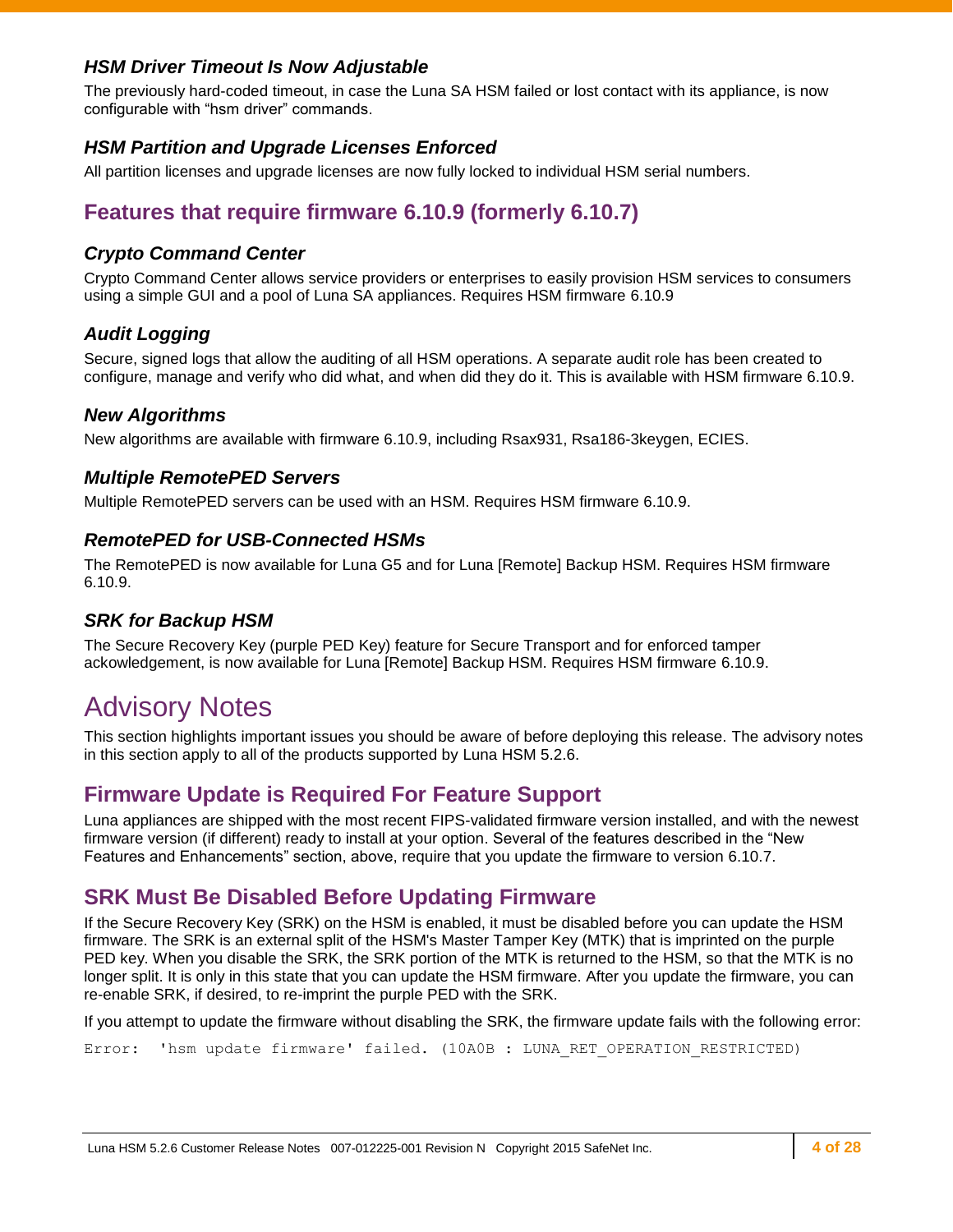### **Connect USB Devices to the Windows Host Computer before Installing Drivers**

If your USB devices (Luna G5, Luna Remote Backup HSM or Luna Remote PED) are not connected to the computer on which you are installing the Luna software, the USB drivers do not install successfully. Before installing the Luna software, ensure that any Luna USB-connected devices are connected to the host computer using a USB cable. This issue applies to Windows 2008 only.

## **Change to Default Chrystoki Library Path May Affect Third-Party Applications**

The location of the cryptoki library is defined by the ChrystokiConfigurationPath environment variable. If your applications use a configuration file to point to the location of the cryptoki library instead of using the ChrystokiConfigurationPath environment variable, you will need to edit your configuration file to specify the path to the cryptoki library, as follows:

| <b>Windows</b> | C:\Program Files\SafeNet\LunaClient\cryptoki.dll                                                                |
|----------------|-----------------------------------------------------------------------------------------------------------------|
| Unix/Linux     | /usr/safenet/lunaclient/lib/libCryptoki2.so (32-bit)<br>/usr/safenet/lunaclient/lib/libCryptoki2_64.so (64-bit) |
| <b>Solaris</b> | /opt/safenet/lunaclient/lib/libCryptoki2.so (32-bit)<br>/opt/safenet/lunaclient/lib/libCryptoki2_64.so (64-bit) |
| <b>HP-UX</b>   | /opt/safenet/lunaclient/lib/libCryptoki2.sl (32-bit)<br>/opt/safenet/lunaclient/lib/libCryptoki2_64.sl (64-bit) |
| <b>AIX</b>     | /usr/safenet/lunaclient/lib/libCryptoki2.so (32-bit)<br>/usr/safenet/lunaclient/lib/libCryptoki2_64.so (64-bit) |

### **Chrystoki.conf File Issues When Uninstalling the Luna Client on Debian OS**

In some instances, you may wish to perform a complete re-install of the Luna client, including replacing your **Chrystoki.conf** file with the default version. If you want to do this on a Debian OS, after you uninstall the client you must purge the **libcryptoki** library **before** you delete your old **Chrystoki.conf.debsave** backup file.

#### **To re-install the Luna client with the default Chrystoki.conf file on a Debian OS**

**1** Uninstall the Luna client:

#### **/usr/safenet/lunaclient/bin/uninstall.sh**

**2** Purge the libcryptoki library:

#### **dpkg -P libcryptoki**

**3** Delete the backup Chrystoki.conf file:

**rm /etc/Chrystoki.conf.debsave**

**4** Re-install the Luna client:

<path>/**install.sh**

### **Utilities and Sample Code**

Utilities and sample code are provided for example purposes only, and are not intended or supported for use in production environments.

### **jMultitoken Has a Few Issues That Could Cause Confusion**

If you are using the jMultitoken demonstration utility, be aware of the following: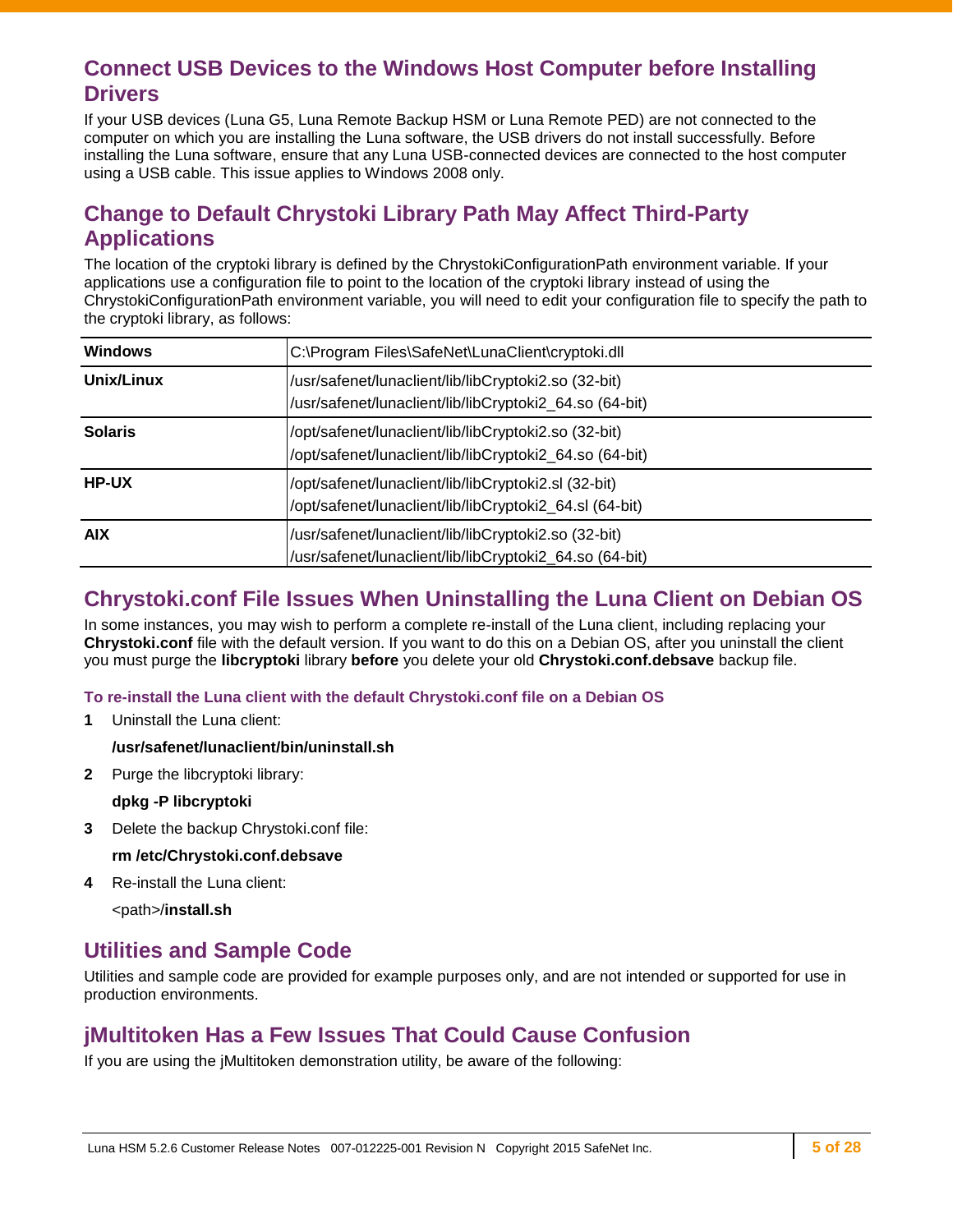- Perform any operation that does not use digest or curve (ie., RSA or DSA), run it, then stop it. Digest and curve drop-boxes are now selectable and any value can be chosen but the HSM does not support digest or curve operations. No error occurs when this is run, though the curve and digest are ignored.
- DSA has a 2048-bit option, though it only supports 512 and 1024. When this is selected and run, an error occurs. The 2048 option should be removed.
- Depending on the Digest chosen, RSAwithDigest (SHAx) might not support 256-bit or 512-bit keys. An error is generated. If the algorithm/digest does not support a given key size, it should not be an option.
- ECC (NOT ECCwithDigest) has the same problem as listed above: run an operation, stop it, then Key Size and Digest are selectable. These are ignored, and no error is generated, but results could be confused with ECCwithDigest.

### **Migration of Key Material**

If you need to migrate key material from one Luna HSM to another Luna HSM, contact SafeNet Technical Support for the Migration instruction document.

## **Remote PED Has Changed**

The main Luna HSM Customer Documentation describes the pedClient as it was revised for release 5.2, and gives examples of Remote PED using pedClient at the command line (old way). However, we actually intended for customers to use lunacm commands when configuring and activating Remote PED for Luna PCI-E and Luna G5, and to use Lunash:> when configuring and activating Remote PED for Luna SA. PedClient is installed as part of the Luna Client software (where it runs as a service), and also exists "under the hood" in Luna SA. In both cases, commands are available that present the required functions without invoking pedclient command-line interface.

One difference is how the target HSM is specified for use with Remote PED.

For Luna PCI-E and Luna G5, the command lunacm: > ped connect -slot <slot> makes the connection (ped get to retrieve pedID). If the slot is not specified in ped connect, then the current slot is used by default.

For Luna SA, the lunash: > hsm ped connect command uses the serial number of the HSM (could be the onboard K6 HSM card, or any USB-connected PKI-bundle HSM/token). If no serial number is specified, then use of Remote PED, rather than local PED, defaults to the onboard K6 HSM card.

PedClient is still present and can be used by customers who have already been using it directly. Otherwise, pedClient remains available to use in debugging, and as enabling service for audit logging, remote backup and remote PED.

### **No Dash For vtl haAdmin Sub-Commands**

The vtl haAdmin command formerly required a leading dash for subcommands. This was changed, but not all instances in the customer documentation were updated. Leading dash is still required for command parameters and options, but is not used with subcommands.

Example: [me@localhost bin]# ./vtl haAdmin HAOnly –enable

"vtl" is the utility

"haAdmin" is the command

"HAOnly" is the subcommand

"-enable" is the parameter or option

Old way: [me@localhost bin]# ./vtl haAdmin -HAOnly –enable

Current way: [me@localhost bin]# ./vtl haAdmin HAOnly –enable

Run vtl commands without sub-commands to see the syntax.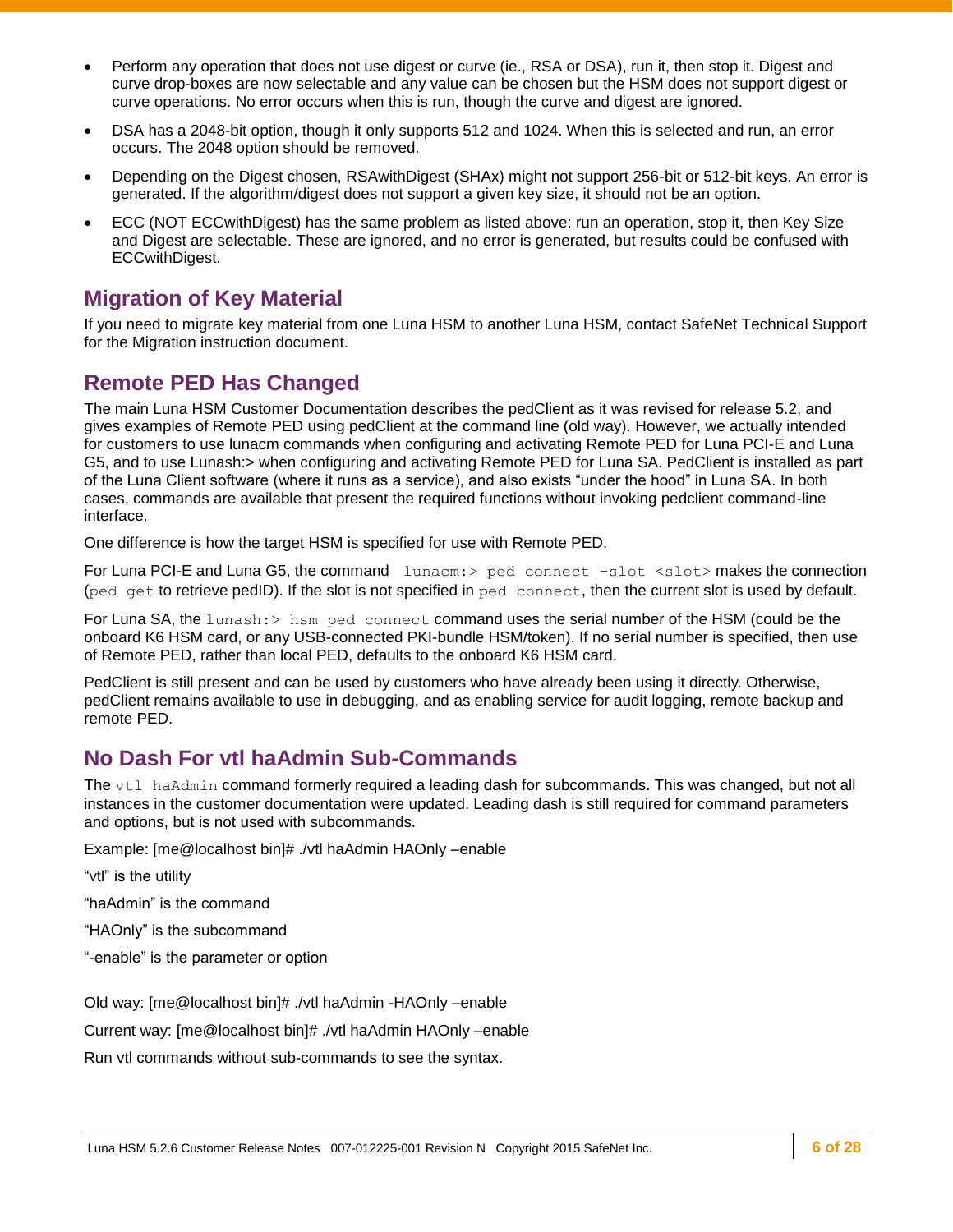## <span id="page-6-0"></span>Compatibility and Upgrade Information

This section describes the upgrade paths for this release, compatibility with other system components such as backup HSMs and PEDs, supported operating systems and firmware, and FIPS validation status.

### **About FIPS Validation**

Some organizations require that their HSMs be validated by the Cryptographic Module Validation Program (CMVP) to conform to the Federal Information Processing Standards (FIPS) Security Requirements for Cryptographic Modules. If you require FIPS-validated HSMs, refer to the following sections for the FIPS-validation status of the products supported by Luna HSM 5.2.x at the time of this document's release.

For the most up-to-date information, refer to the following web sites or contact SafeNet Customer Support at [support@safenet-inc.com](mailto:support@safenet-inc.com) to determine when a particular version of a Luna HSM receives FIPS validation:

- Modules in Process: <http://csrc.nist.gov/groups/STM/cmvp/documents/140-1/140InProcess.pdf>
- Completed Validations Vendor List: <http://csrc.nist.gov/groups/STM/cmvp/documents/140-1/1401vend.htm>

#### *Luna SA and Luna PCI-E*

The SafeNet Luna K6 (PCIe) HSM with firmware version 6.2.1 or 6.2.5, used inside the Luna SA and alone as Luna PCI-E, has received the following FIPS 140-2 validations:

- FIPS 140-2 Level 2 validation
	- certificate  $#$  1693 for f/w 6.2.1
	- new certs with new numbers covering f/w 6.2.5 expected shortly (in Coordination)
- FIPS 140-2 Level 3 validation
	- certificate  $\#$  1694) for f/w 6.2.1
	- new certs with new numbers covering f/w 6.2.5 expected shortly (in Coordination)
- FIPS 140-2 Level 2 validation (certificate # 2427) for f/w 6.10.9
- FIPS 140-2 Level 3 validation (certificate # 2428) for f/w 6.10.9

#### *Luna G5*

Luna G5 with firmware 6.2.3 (see note below about version 6.2.5) has received the following FIPS 140-2 certificates:

- FIPS 140-2 Level 2
	- certificate # 1958 update of existing cert now lists f/w 6.2.5
	- certificate # 2403 for firmware 6.10.9
- FIPS 140-2 Level 3
	- certificate # 1957 update of existing cert now lists f/w 6.2.5)
	- certificate # 2426 for firmware 6.10.9

### **About Common Criteria**

Some organizations specify Common Criteria evaluation for equipment and systems that they deploy. We submit fewer products/versions for CC evaluation than we do for FIPS validation, due to relative demand, cost, and the much longer timeframes involved.

Completed CC evaluations: <http://www.commoncriteriaportal.org/products/>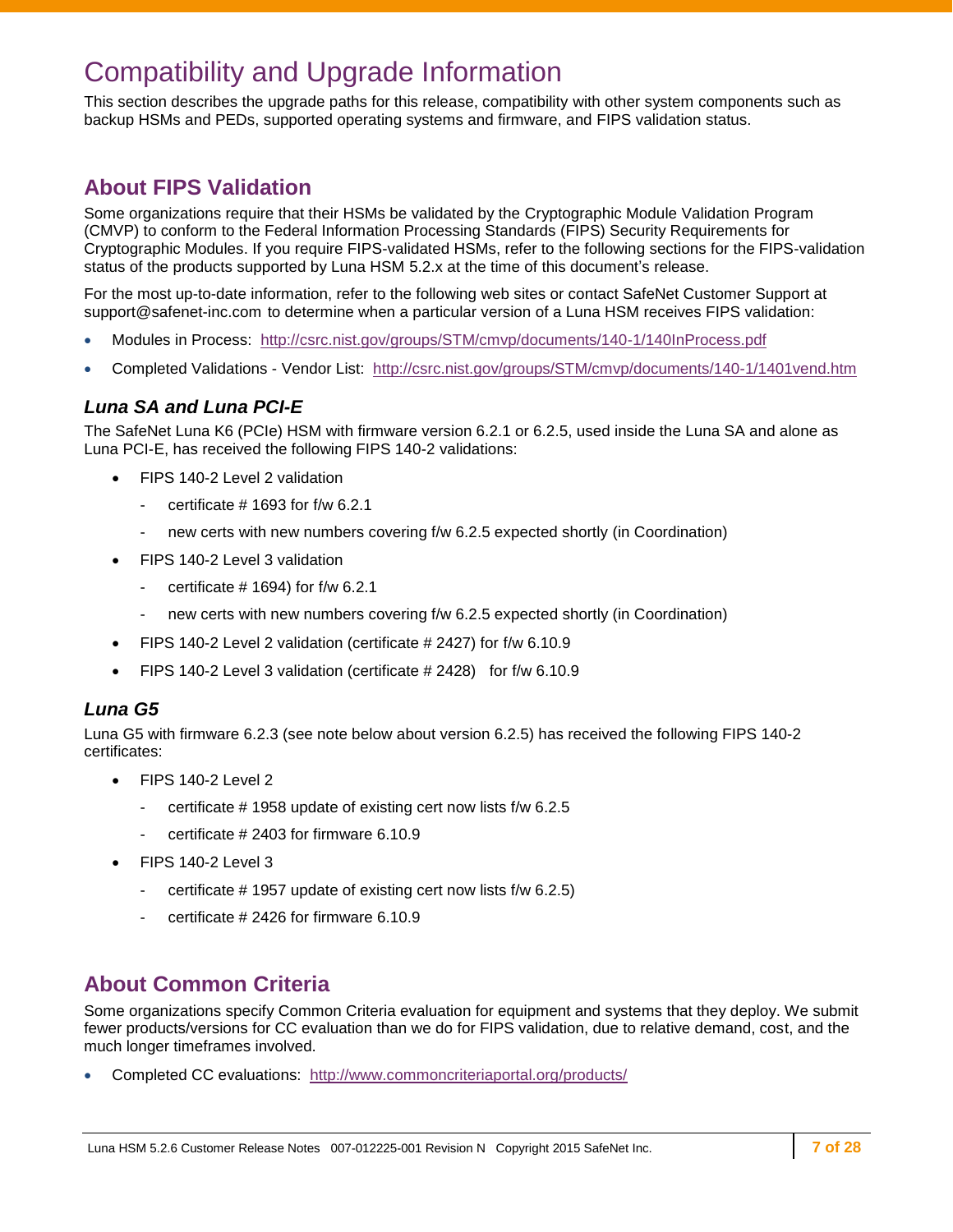## <span id="page-7-0"></span>Component Versions

The following table lists the supported firmware/software versions for the various components in Luna HSM 5.2.6

| <b>Component</b>                                          | <b>Version</b>                    |
|-----------------------------------------------------------|-----------------------------------|
| <b>HSM</b> firmware                                       | $6.2.5$ (upgradable to $6.10.9$ ) |
| Luna G5 firmware                                          | 6.2.5 (upgradable to 6.10.9)      |
| Luna Remote Backup HSM firmware                           | $6.0.8$ (upgradable to $6.10.9$ ) |
| PED Workstation software (requires Remote PED) [optional] | 1.0.5                             |
| Luna PED2 / PED2 Remote                                   | $2.5.0 - 3$                       |
| Luna SA appliance software                                | 5.2.6                             |

## <span id="page-7-1"></span>Upgrade Paths

## **Upgrade Paths for Security Patch**

The security patch has specific previous firmware versions from which patch updates can be directly installed. Once the patch is installed, you can update only to a firmware version that is also secured by the equivalent patch. See tables below.

#### *Upgrade Paths for Secure Firmware*

Secure firmware can only be upgraded to higher secure versions. You cannot upgrade to a non-secure version.

The current supported upgrade paths follow. When new firmware is released in the future, please check its associated documentation for upgrade paths.

| <b>Software Version/Release FW</b> | <b>Available FW Releases</b> | <b>Recommended FW</b> | <b>FIPS Target</b> |
|------------------------------------|------------------------------|-----------------------|--------------------|
| 5.2/6.10.1                         | 6.2.1                        | 6.2.5 or 6.10.9       | Validated          |
|                                    | 6.10.1                       | 6.10.9                | Validated          |
|                                    | 6.10.2                       |                       |                    |
|                                    | 6.10.7                       |                       |                    |

**Note:** If you have a PKI bundle including a Luna SA and an attached Luna G5 running in PKI mode, often the Luna G5 has earlier firmware than the Luna SA. Upgrade the Luna SA first, following the above upgrade paths. Then, when you upgrade the firmware on the associated Luna G5, the Luna G5 upgrades to the same firmware version as is installed on the Luna SA.

#### **Figure 1: Firmware Upgrade Paths Diagram**



### **Earlier**

Upgrade to version 5.2.6 applies to Luna SA only. Other Luna HSM products are not affected.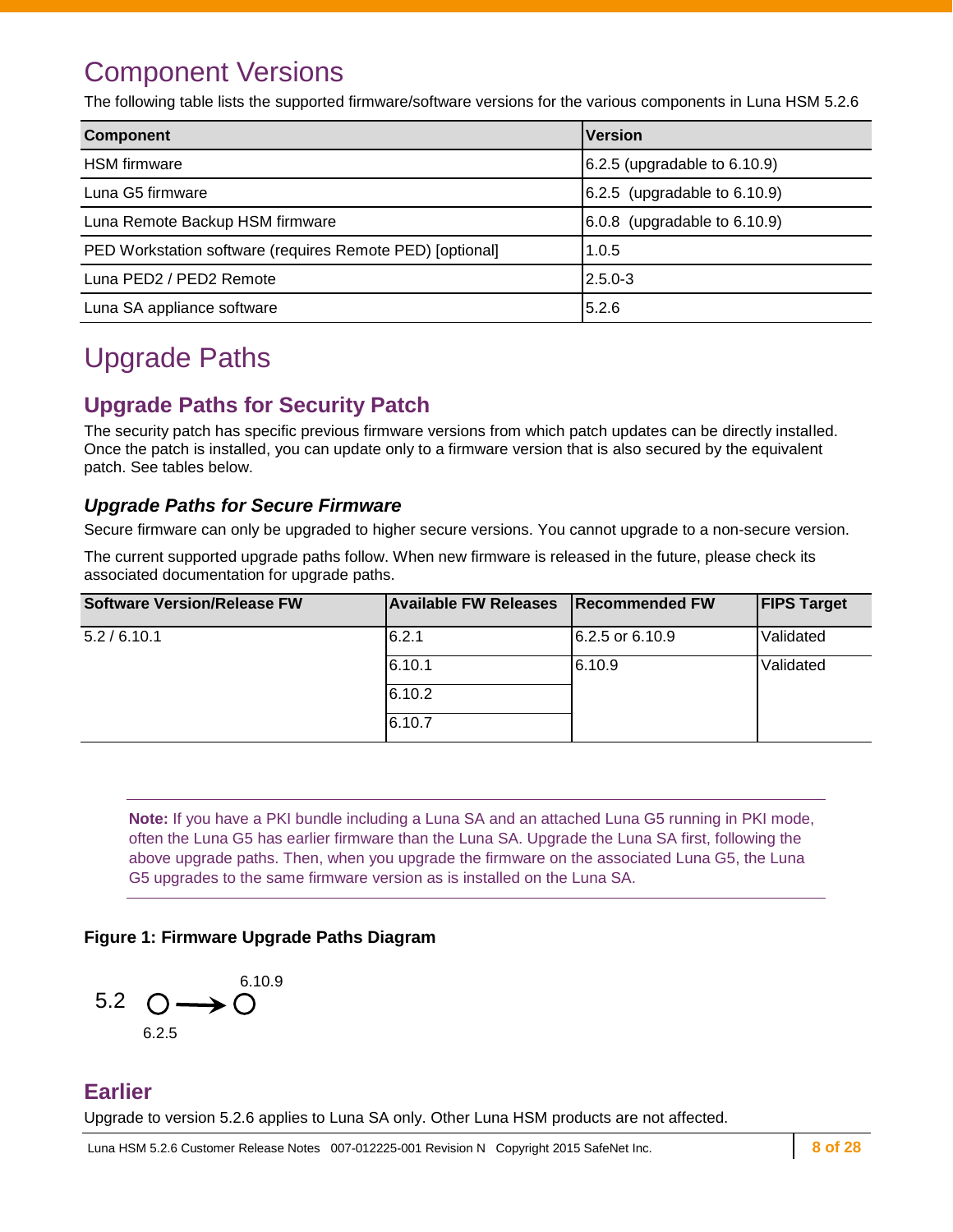| <b>Component</b>           | <b>From version</b>                                      | To version |
|----------------------------|----------------------------------------------------------|------------|
| Luna SA appliance software | 5.1.4, 5.1.5<br>5.2.0, 5.2.1, 5.2.2, 5.2.3, 5.2.4, 5.2.5 | 5.2.6      |
| <b>HSM</b> firmware        | 6.0.8<br>6.1.6                                           | $6.10.9*$  |
|                            | 6.2.1<br>$6.2.3$ (Luna G5 only)<br>6.10.1                |            |

(Previous to 5.2.6)

Upgrade to version 5.2.3 from Luna SA 5.1, 5.2.0, or 5.2.1, Luna PCI-E 5.0, 5.2.0, or 5.2.1, or Luna G5 1.3, 5.2.0, or 5.2.1. No upgrade path is provided from previous-generation Luna products, only migration.

| <b>Component</b>           | From version                                              | To version                            |
|----------------------------|-----------------------------------------------------------|---------------------------------------|
| Luna Client software       | Any                                                       | 5.2.1 (Windows)<br>5.2.2 (Unix/Linux) |
| Luna SA appliance software | 5.0<br>5.1, 5.1.1<br>5.2.0, 5.2.1, or 5.2.2               | 5.2.3                                 |
| <b>HSM</b> firmware        | 6.0.8<br>6.1.6<br>6.2.1<br>6.2.3 (Luna G5 only)<br>6.10.1 | $6.10.9*$                             |

(\* Firmware 6.10.9 replaces all earlier 6.10.x versions for security reasons. Firmware 6.10.9 is validated to FIPS 140-2 Level 2 and Level 3.)

### **Upgrading From a Luna SA 5.1.x Patch Release**

If you are running a Luna SA 5.1.x patch release that is not listed in the table above, you must apply a pre-update patch to revert back to Luna SA 5.1.0 before you can upgrade to Luna SA 5.2.6. The pre-update patch is available for download from the SafeNet Support portal. Contact SafeNet Technical Support for more information.

## <span id="page-8-0"></span>Supported Operating Systems

This section lists the supported operating systems for the various components of a Luna HSM solution.

### **Luna Client**

Any Windows or Linux version listed as supporting Luna SA 5.2.6 in the following table is also supported if used under VMWare, XEN, or Microsoft HyperV virtualization environments. Other operating systems are not currently tested with Luna SA 5.2.x client software in a virtualized environment.

| <b>Operating System</b>               | <b>Version</b>      | 32-bit client | 32-bit client on 64-bit OS | 64-bit client |
|---------------------------------------|---------------------|---------------|----------------------------|---------------|
| <b>Windows</b>                        | 2008 R <sub>2</sub> | No            | Yes                        | Yes           |
|                                       | 2012                | l No          | Yes                        | Yes           |
| Redhat Enterprise Linux (includes 5.x |                     | Yes           | Yes                        | Yes           |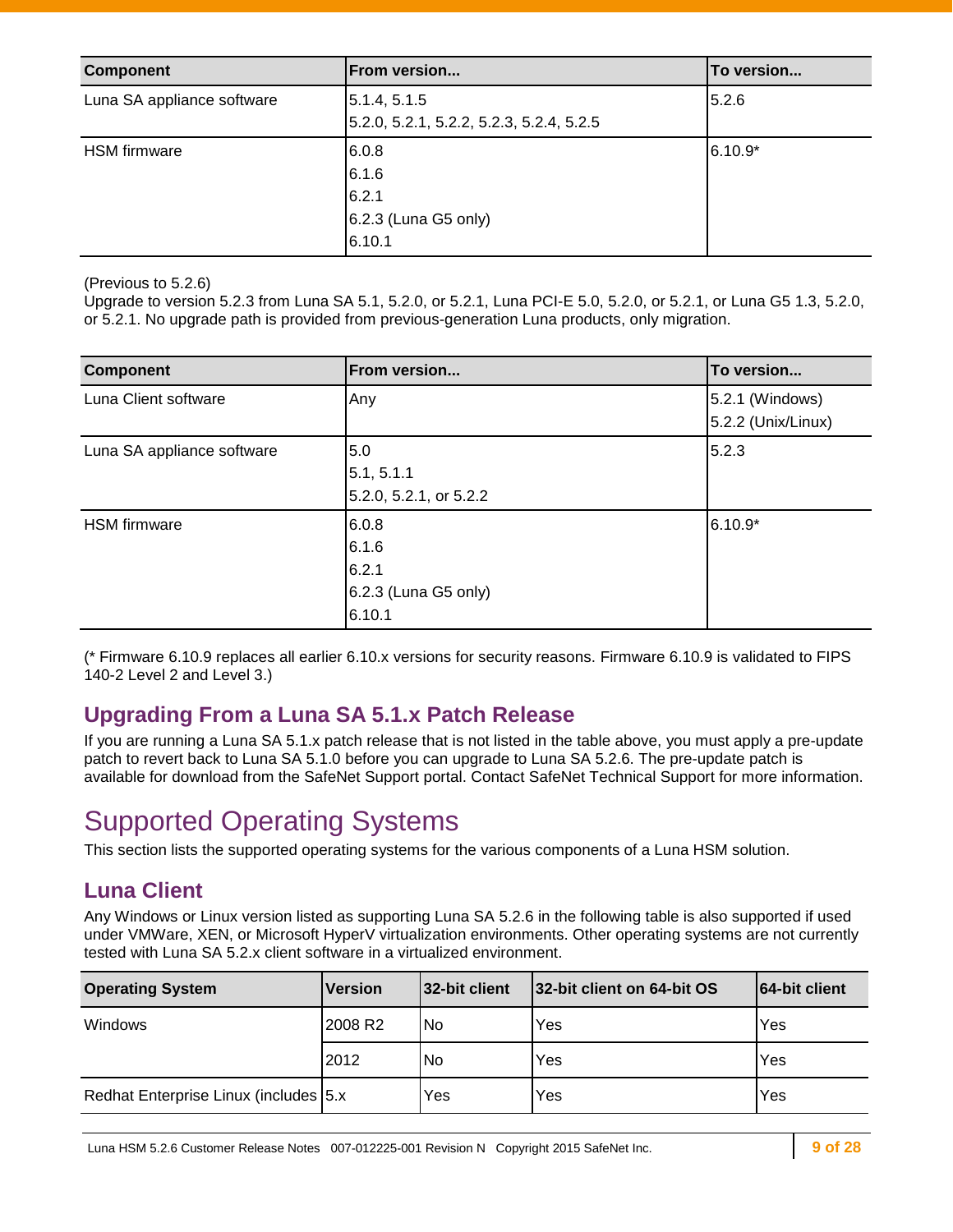| variants like CentOS) | 6.x   | Yes | Yes       | Yes |
|-----------------------|-------|-----|-----------|-----|
| <b>SUSE Linux</b>     | 10.x  | Yes | Yes       | Yes |
|                       | 11.x  | Yes | Yes       | Yes |
| Debian                | 6.x   | Yes | <b>No</b> | Yes |
| Solaris (Sparc)       | 10    | No  | Yes       | Yes |
|                       | 11    | No  | Yes       | Yes |
| Solaris (x86)         | 10    | No  | Yes       | Yes |
|                       | 11    | No  | Yes       | Yes |
| HP-UX                 | 11.31 | No  | Yes       | Yes |
| <b>AIX</b>            | 6.1   | No  | Yes       | Yes |
|                       | 7.1   | No  | Yes       | Yes |

### **Remote PED Server**

Windows 2012, Windows 2008 R2, Windows 7 (64-bit only)

## <span id="page-9-0"></span>Supported APIs

The following APIs are supported on all supported operating systems:

- PKCS#11 2.20
- Java 6
- Java 7
- OpenSSL → contact SafeNet Technical Support
- CAPI (Windows only)
- CNG (Windows only)

## <span id="page-9-1"></span>Advanced Configuration Upgrades

The following are upgrades that can be purchased separately, either factory-installed or customer-installed, with some restrictions.

|                                     |                    |                  | <b>Compatibility</b>   |
|-------------------------------------|--------------------|------------------|------------------------|
| <b>Upgrade Description</b>          | <b>Part number</b> | <b>Software</b>  | <b>IFirmware</b>       |
| Korean non-destructive (See Note 1) | 908-000166-001     | Luna $SA 5.1.0$  | 6.2.1                  |
| Korean destructive (See Note 2)     | 908-000166-002     | Luna $SA 5.1.0+$ | $6.2.1+$               |
| Maximum memory                      | 908-000165-001     | Luna $SA 5.0.0+$ | $6.0.8+$               |
| <b>ECIES</b> acceleration           | 908-000176-001     | Luna $SA 5.2.2+$ | $6.10.7+$ (See Note 3) |
| 5 partitions                        | 908-000197-001     | Luna SA 5.2.2+   | $6.2.1+$               |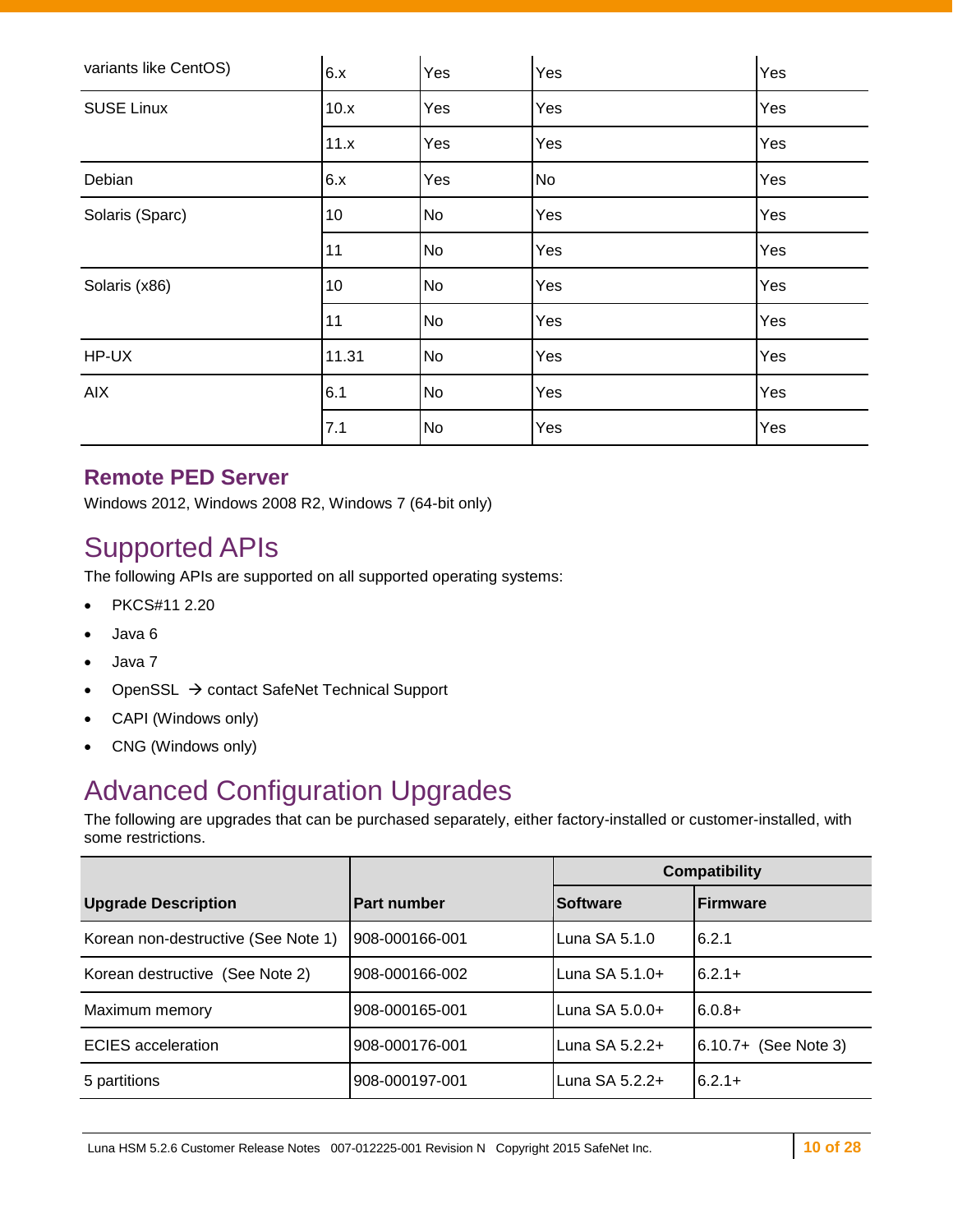| 10 partitions | 908-000198-001  | Luna SA 5.2.2+ | $6.2.1+$  |
|---------------|-----------------|----------------|-----------|
| 15 partitions | 908-000199-001  | Luna SA 5.2.2+ | $6.2.1+$  |
| 20 partitions | 1908-000200-001 | Luna SA 5.2.2+ | $16.2.1+$ |

#### **Note 1:** Deprecated.

**Note 2:** The destructive version is the preferred version, which enforces compliance with standards – your auditors will prefer that you add the ability to use Korean algorithms by means of the destructive version of the upgrade.

**Note 3:** This upgrade is field-installable, but was not installed at the factory – at time of writing – because the then-current factory-installed firmware was version 6.2.1 with version 6.10.2 on standby (so that all customers receive the FIPS-validated version installed, with option to upgrade to newer firmware). When firmware 6.10.2 becomes FIPS-validated, and we begin installing that as the default version, then the ECIES upgrade will be a factory-installable option.

**UPDATE!**! (2015/07/30) Firmware 6.10.2 must be replaced with 6.10.7 for security reasons. Apply the Security Update Patch according to the Update Sheet instructions that accompany the patch.

The symbol " + " after a software or firmware version means that the Configuration Upgrade can be applied to Luna products with the indicated software or firmware version, or newer.

## <span id="page-10-0"></span>Luna PCI-E Server Compatibility

SafeNet tests HSM products on a selection of commonly used servers; however we are unable to test on all possible host systems. A lock-up issue related to a bridge component used in Luna PCI-E was detected on some servers at installation of the driver. This section lists the servers that have been tested to work successfully with Luna PCI-E.

#### **Windows/Linux**

The x86 and x64-based servers (Windows 2008R2, Windows 2012, and RedHat Enterprise Linux 6 (64)) listed in the following table are confirmed to work successfully with Luna PCI-E.

| <b>Server</b>              | <b>Notes</b>                                                                                                            |
|----------------------------|-------------------------------------------------------------------------------------------------------------------------|
| Cisco UCS 210 M1           | Single card in any of slots 1, 2, 3, 4, or 5. Passes 3-card test.                                                       |
| Dell R610                  | Single card in any of slots 1 or 2. Passes 2-card test.                                                                 |
| Dell R620                  | Single card in slot 1.                                                                                                  |
| Dell R710                  | Single card in any of slots 1, 2, 3, 4, or 5. Passes 3-card test.                                                       |
| Dell R720                  | Single card in any of slots 2 or 3. Passes 2-card test.                                                                 |
| Dell T610                  | Single card in any of slots 1, 2, or 5. Passes 3-card test. Slots 3 and 4 fail.                                         |
| Fujitsu Primergy RX 200 S6 | Single card in slot 1.                                                                                                  |
| HP DL 380 G2 AMD-based     | Single card in any of slots 1 or 2. Passes 2-card test.                                                                 |
| <b>HP DL 380 G5</b>        | Single card in any of slots 1, 2, or 3. Passes 3-card test.                                                             |
| <b>HP DL 380 G7</b>        | Single card in any of slots 1, 2, 3, or 4. Passes 3-card test.                                                          |
| <b>HP DL 380P Gen 8</b>    | Single card in any of slots 1, 2, 3, 4, 5, or 6. Passes 3-card test.<br>Slot 3 fails with CKR_Device Error on RHEL 6.2. |
| IBM x3650 M2               | Single card in any of slots 1, 2, or 3. Passes 3-card test. Slot 4 fails.                                               |
| IBM x3650 M4               | Single card in any of slots 1, 2, or 3. Passes 3-card test.                                                             |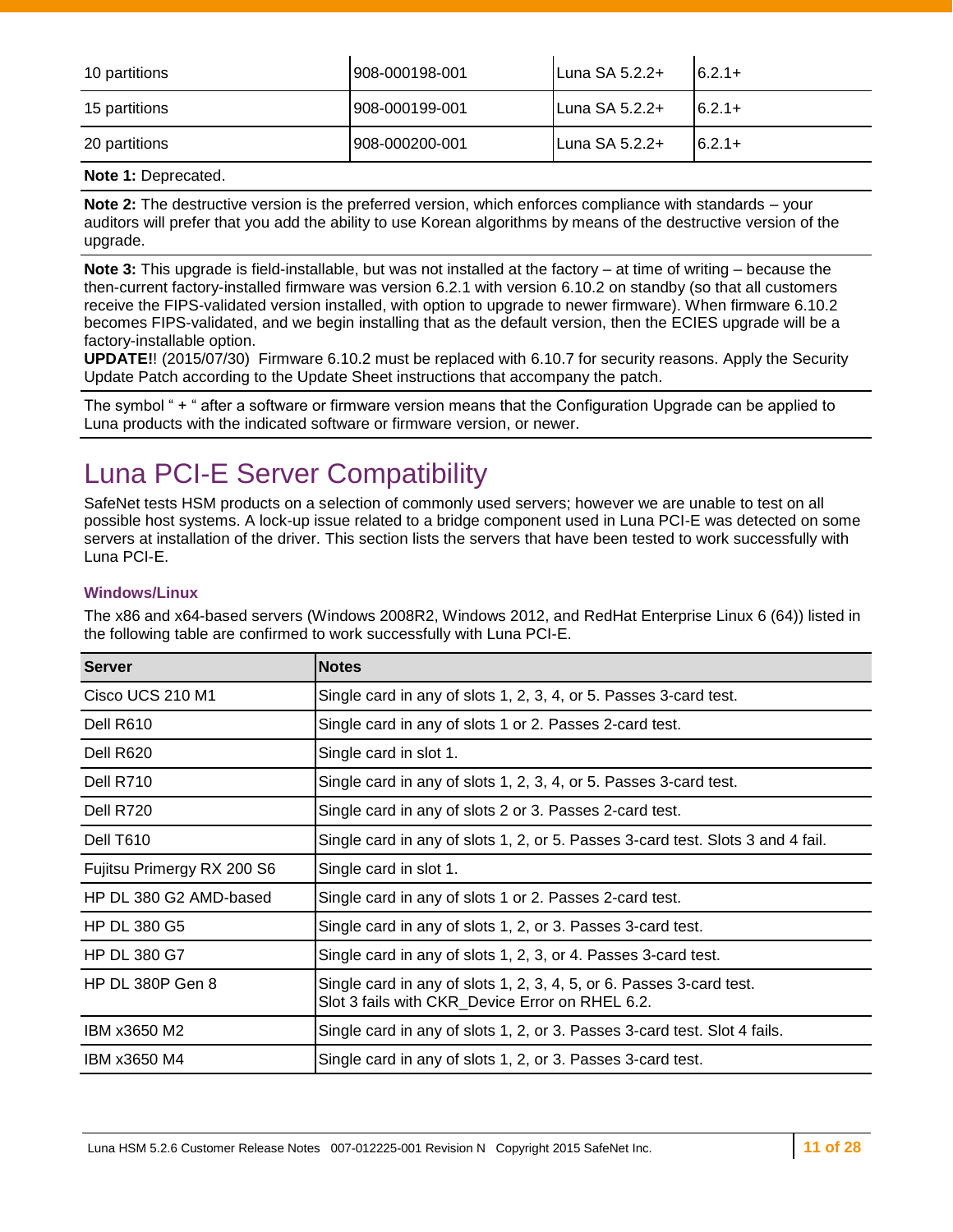#### **Solaris**

The x86 and Sparc based servers (Solaris 10/11) listed in the following table are confirmed to work successfully with Luna PCI-E.

| <b>Server</b>       | <b>INotes</b>                                                              |
|---------------------|----------------------------------------------------------------------------|
| Sun-Fire-V245 Sparc | Single card in slot 1 with Solaris 10.                                     |
| Dell R710 x86       | Single card in any of slots 1 or 2. Passes 2-card test with Solaris 10/11. |
| Sparc A70           | Single card in any of slots 1, 2. Passes 2-card test with Solaris 10.      |

#### **HP-UX**

The HP-UX V3 (11.31) based servers listed in the following table are confirmed to work successfully with Luna PCI-E.

| <b>Server</b>       | <b>INotes</b>                                                                |
|---------------------|------------------------------------------------------------------------------|
| HP Integrity RX2800 | Single card in any of slots 1 or 2. Passes 2-card test with HP-UX V3 (11.31) |
| HP Server RX2660    | Single card in any of slots 1 or 2. Passes 2-card test with HP-UX V3 (11.31) |

#### **AIX**

This release does not support Luna PCI-E HSMs on AIX.

## <span id="page-11-0"></span>Luna G5 Server Compatibility

SafeNet tests HSM products on a selection of commonly used servers; however we are unable to test on all possible host systems. This section lists the servers that have been tested to work successfully with Luna G5.

#### **Solaris**

The x86 and Sparc based servers (Solaris 10/11) listed in the following table are confirmed to work successfully with Luna G5.

| <b>Server</b>          | <b>Notes</b>                                                |
|------------------------|-------------------------------------------------------------|
| Sun-Fire-V245 Sparc    | Works with 2 G5 HSMs on front USB ports with Solaris 10.    |
| Dell R710 x86          | Works with 2 G5 HSMs on front USB ports with Solaris 10/11. |
| SPARC-Enterprise-T5120 | Works with 2 G5 HSMs on front USB ports with Solaris 11.    |

#### **HP-UX**

This release does not support Luna G5 HSM on HP-UX.

#### **AIX**

This release does not support Luna G5 HSM on AIX.

## <span id="page-11-1"></span>Addressed Issues

The following tables list the issues addressed in this release. The addressed issues are categorized by product as follows:

- ["Common Luna Addressed Issues"](#page-12-0) on page [13](#page-12-0)
- ["Luna SA Addressed Issues"](#page-13-0) on page [14](#page-13-0)
- ["Luna PCI-E Addressed Issues"](#page-16-0) on page [17](#page-16-0)
- ["Luna G5 Addressed Issues"](#page-16-1) on page [17](#page-16-1)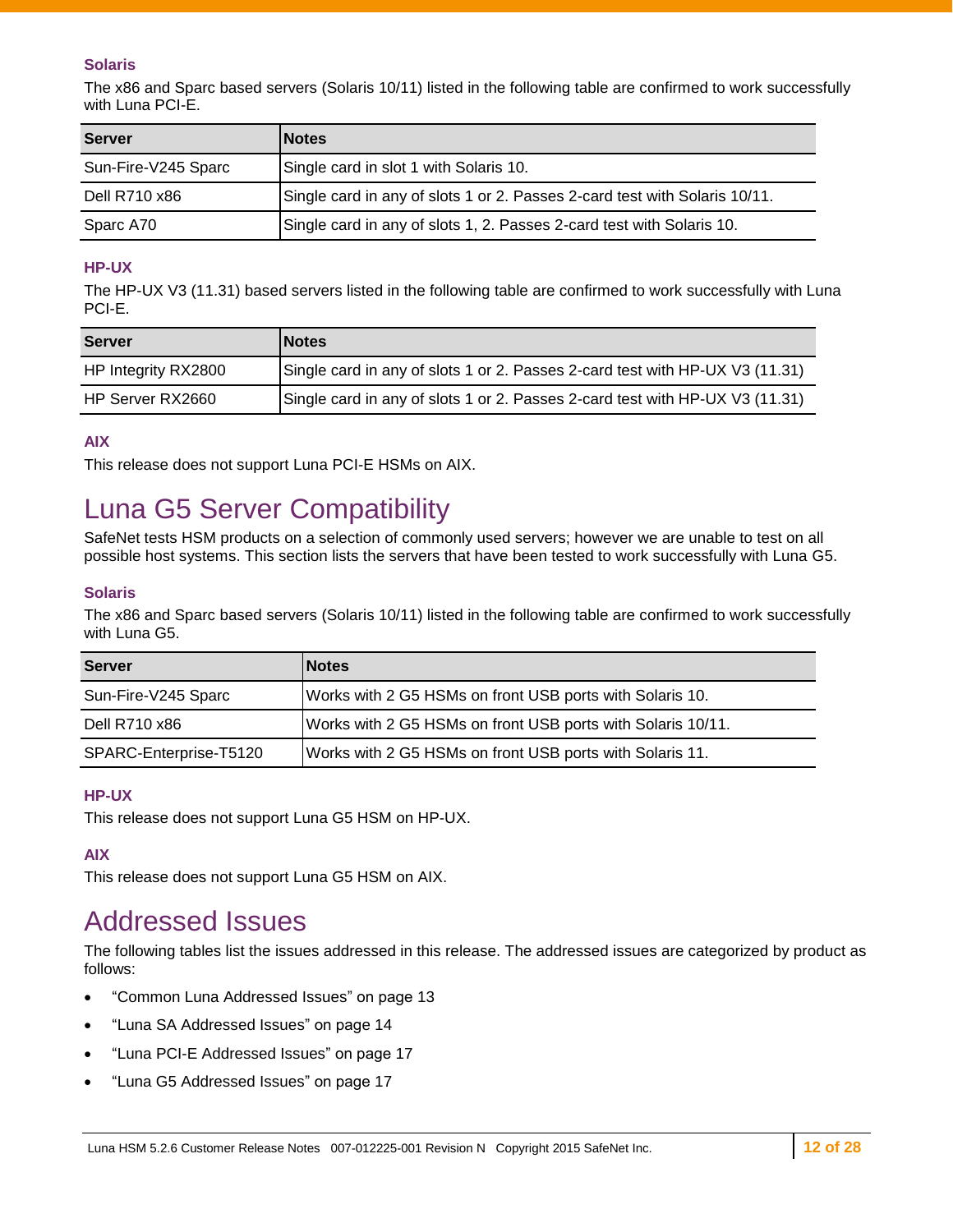## **Issue Severity**

This table defines the severity of the issues listed in the following tables.

| <b>Priority</b> | <b>IClassification</b> | <b>IDefinition</b>               |
|-----------------|------------------------|----------------------------------|
| C               | Critical               | INo reasonable workaround exists |
| H               | High                   | Reasonable workaround exists     |
| M               | Medium                 | Medium level priority problems   |
|                 | Low                    | Lowest level priority problems   |

## <span id="page-12-0"></span>**Common Luna Addressed Issues**

| <b>Issue</b>                                                                                                                           | <b>Severity</b> | Synopsis                                                                                                                                                                                                                                                                                                           |  |  |
|----------------------------------------------------------------------------------------------------------------------------------------|-----------------|--------------------------------------------------------------------------------------------------------------------------------------------------------------------------------------------------------------------------------------------------------------------------------------------------------------------|--|--|
| (LHSM-9897)<br>WebHelp does not<br>work with IE 11 and                                                                                 | M               | Problem: The product documentation (WebHelp) is displayed incorrectly, or not<br>at all, when browsed using Internet Explorer 11 or Google Chrome 30 and<br>higher.                                                                                                                                                |  |  |
| Chrome 30+                                                                                                                             |                 | <b>Resolution:</b> The documentation has been rebuilt to fix this issue, and is<br>available for download. Contact SafeNet Technical Support for more<br>information.                                                                                                                                              |  |  |
| (187283) C_Finalize<br>won't close socket                                                                                              | H               | Problem: Either C_Initialize should not open a new socket, or C_Finalize should<br>close the one opened by C_Initialize<br>Resolution: Close client socket when finalizing                                                                                                                                         |  |  |
| $(187281)$ Callback<br>server failed to<br>create a PED ID<br>mapping with the<br>error<br>RC FAILED TO<br>_CREATE_THREAD              | H               | Problem: [user bin]# ./pedClient -mode setid -id 3 -id_ip 172.20.10.217 -id_port<br>1503 Ped Client Version 2.0.0 (20000) Ped Client launched in "Set ID" mode.<br>Callback Server is running SetID failed with result: 0xc0002000<br>RC_FAILED_TO_CREATE_THREAD "Set ID" command passed.                          |  |  |
|                                                                                                                                        |                 | The problem is due to thread resources (i.e. stack) being leaked.<br>Resolution: Fixed - thread objects are affirmatively deleted once they have<br>been terminated.                                                                                                                                               |  |  |
| (187107)<br>LunaProvider ECDH<br>KeyAgreements for<br>AES keys result in a<br>16 byte key when the<br>convention should be<br>32 bytes | H               | Problem: If a key agreement is set up between the LunaProvider and another<br>Java JCA/JCE and attempts to agree on an AES key the LunaProvider will<br>provide a 16 byte (128bit) AES key. The other provider will provide a 32 byte<br>(256bit) AES key                                                          |  |  |
|                                                                                                                                        |                 | Resolution: The provider will now return the longest AES key possible from the<br>key agreement shared secret, from the set of 16/24/32 byte keys. All DH key<br>agreements will return 32 byte keys, since the minimum supported DH key size<br>is 1024 bits. EC key agreements will vary depending on the curve: |  |  |
|                                                                                                                                        |                 | Curve size < 128 bits: error, too small to generate any AES key                                                                                                                                                                                                                                                    |  |  |
|                                                                                                                                        |                 | 128 bits $\le$ = curve size $\lt$ 192 bits: 16 byte (128 bit) AES key                                                                                                                                                                                                                                              |  |  |
|                                                                                                                                        |                 | 192 bits <= curve size < 256 bits: 24 byte (192 bit) AES key                                                                                                                                                                                                                                                       |  |  |
|                                                                                                                                        |                 | curve size >= 256 bits: 32 byte (256 bit) AES key                                                                                                                                                                                                                                                                  |  |  |
|                                                                                                                                        |                 | Note: this is still not entirely compatible with the Bouncy Castle provider, since<br>they seem to return an "AES key" of the same size as the shared secret. Their<br>approach is not compliant to the AES standard.                                                                                              |  |  |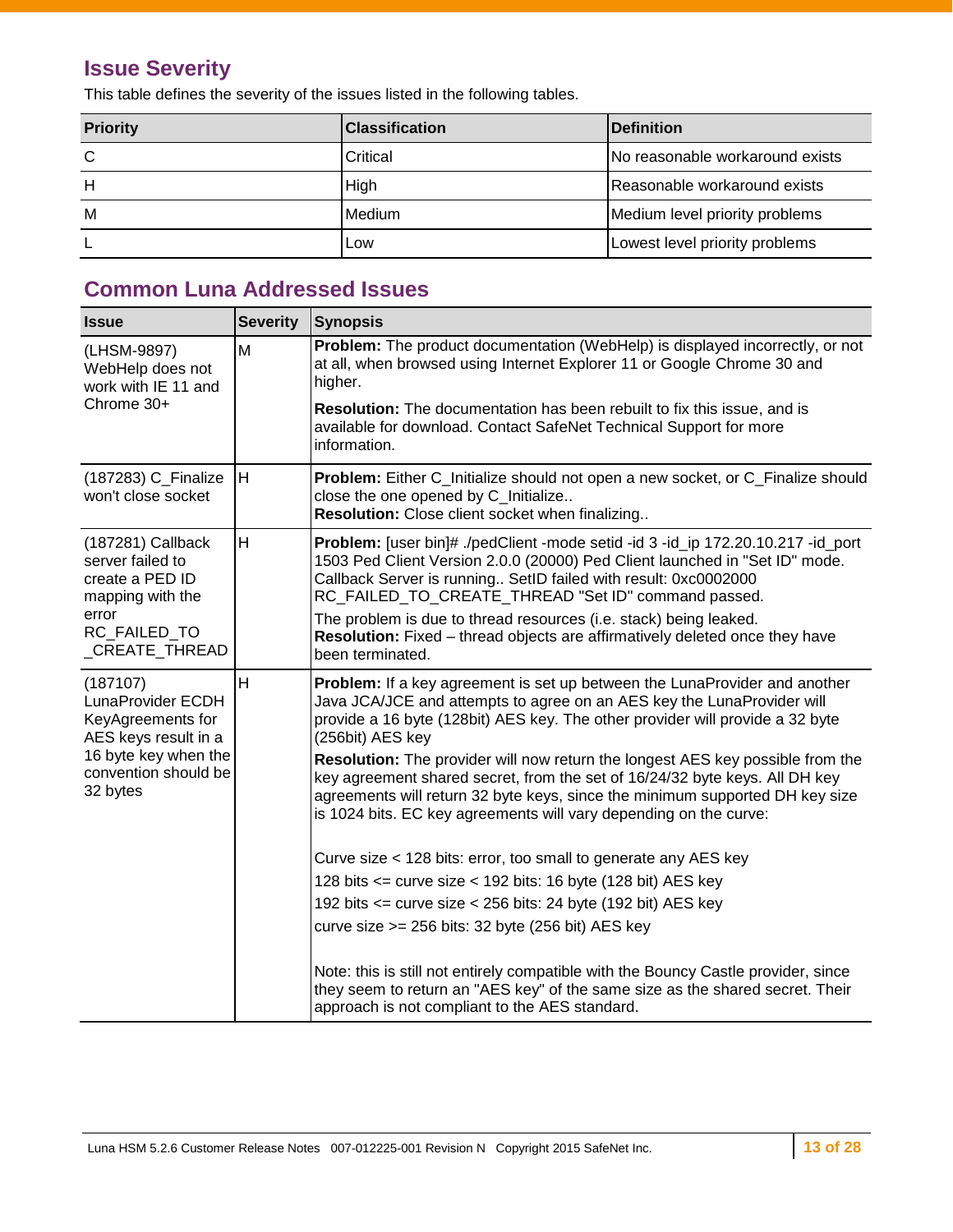| <b>Issue</b>                                                                                                                                   | <b>Severity</b> | <b>Synopsis</b>                                                                                                                                                                                                                                                                                                                                                                                                                                                                                   |  |  |
|------------------------------------------------------------------------------------------------------------------------------------------------|-----------------|---------------------------------------------------------------------------------------------------------------------------------------------------------------------------------------------------------------------------------------------------------------------------------------------------------------------------------------------------------------------------------------------------------------------------------------------------------------------------------------------------|--|--|
| (186542) The audit<br>logger creates a new<br>file every few<br>seconds if the audit<br>log rotation interval is<br>set to never or<br>monthly | H               | Problem: If the audit log rotation interval is set to never or monthly, a new<br>audit log is crested every few seconds, potentially filling the disk and degrading<br>HSM performance.<br>Resolution: Fixed time adjustment algorithm for monthly setting; removed<br>support for yearly setting.                                                                                                                                                                                                |  |  |
| (186405) The<br>sysstat daemon<br>process is killed if<br>the lunash shell<br>used to restart the<br>daemon is closed                          | M               | Problem: If you login to a lunash session, restart the sysstat service, and then<br>exit lunash, the sysstat service (sysstatd) is terminated.<br>Resolution: Modified to detach the program from the console, and launch it as<br>a UNIX daemon.                                                                                                                                                                                                                                                 |  |  |
| (186404) KSP<br>cannot see slots that<br>appear after an<br>empty slot in the slot<br>list                                                     | M               | Problem: If you add an HA slot to an HSM that does not have a backup device,<br>such as a Luna G5 attached, the HA slot is added after the empty UHD slots<br>reserved for the backup device(s). When KSP encounters an empty slot, it<br>assumes that all of the following slots are empty, and therefore does not find the<br>HA slot.<br>Resolution: Fixed the KSP toolchain (KSP/KspConfig/KspCmd) to enumerate<br>slots properly despite slots with token not present.                       |  |  |
| (186022) SafeNet<br>KSP aliases to refer<br>Luna CSPs (changes<br>made for Microsoft<br>TMG) is not<br>reflecting in Luna SA<br>5.2            | H               | Problem: After installing and registering CSP and KSP on Windows Server<br>2012, I found that registry entry for SafeNet Key Storage Provider doesn't<br>register the aliases entry that was made during the Microsoft TMG support.<br>Resolution: Value data of registry entry now holds:<br>Aliases REG_MULTI_SZ<br>Luna Cryptographic Services for Microsoft Windows<br>Luna enhanced RSA and AES provider for Microsoft Windows<br>Luna SChannel Cryptographic Services for Microsoft Windows |  |  |
| (185574) 32-bit CSP<br>on 64-bit OS cannot<br>find cryptoki.dll.                                                                               | M               | Problem: Attempting to run 32-bit CSP on a 64-bit OS fails because CSP<br>cannot find cryptoki.dll.<br>Resolution: Fixed in LunaClient installer.                                                                                                                                                                                                                                                                                                                                                 |  |  |
| (181030)<br>LunaProvider: RSA-<br>PSS should use non-<br>zero default salt<br>length                                                           | M               | <b>Problem:</b> The Luna provider's RSA-PSS implementation uses a 0-byte salt if no<br>parameters are given. This is a security hazard, since without a salt the PSS<br>algorithm loses the randomness that makes it effective. RFC 4055 recommends<br>using a salt no shorter than the hash length used in the signature.<br>Resolution: The default hash used in the signature is SHA-1. The default salt<br>has therefore been set to 20 bytes.                                                |  |  |
| (144528) ECIES<br>does not work                                                                                                                | н               | Problem: ECIES does not work in previous releases.<br>Resolution: ECIES is supported in Luna HSM 5.2.                                                                                                                                                                                                                                                                                                                                                                                             |  |  |
| (129980)<br>Documentation:<br>WebHelp search<br>does not match<br>strings that include                                                         | L               | Problem: The WebHelp search function does not match strings that include the<br>"_" (underscore) character. For example, searching for "C_GetFunctionList" will<br>not return any hits, although "GetFunctionList" does.<br>Resolution: Searching for terms that include the underscore character now<br>returns all expected hits.                                                                                                                                                               |  |  |

## <span id="page-13-0"></span>**Luna SA Addressed Issues**

**Issue Severity Synopsis**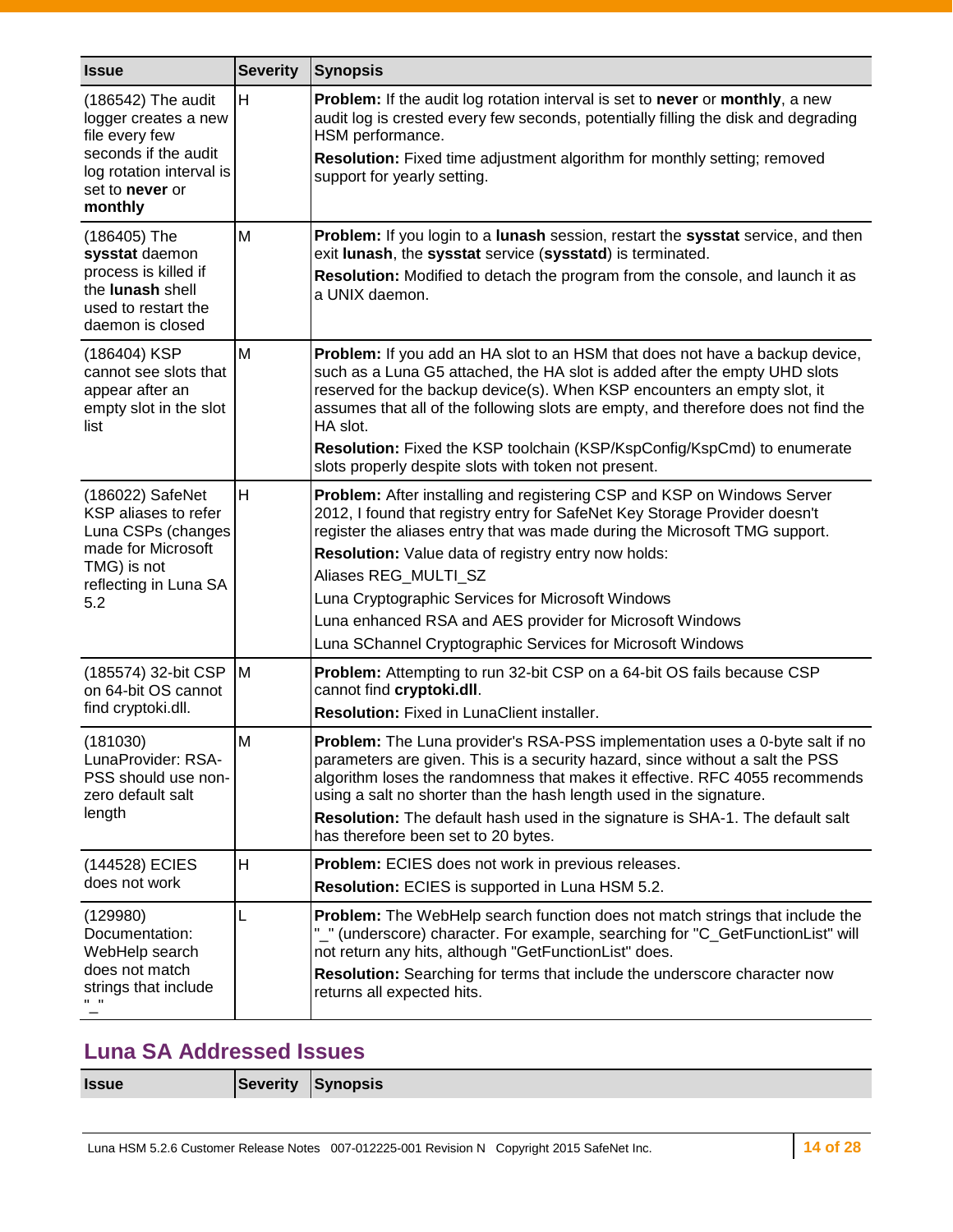| <b>Issue</b>                                             | <b>Severity</b> | <b>Synopsis</b>                                                                                                                                                                                                                                                                                          |  |  |
|----------------------------------------------------------|-----------------|----------------------------------------------------------------------------------------------------------------------------------------------------------------------------------------------------------------------------------------------------------------------------------------------------------|--|--|
| (HSMAN-125 Update C<br>for Shellshock<br>vulnerability   |                 | Problem: BASH-related vulnerabilities are reported as CVE-2014-6271, CVE-<br>2014-6277, CVE-2014-6278, CVE-2014-7169, CVE-2014-7186, and CVE-2014-<br>7187                                                                                                                                               |  |  |
|                                                          |                 | Resolution: Luna HSM 5.2.4/5.2.5/5.2.6 fixes the vulnerability as a field update,<br>and in all 5.x versions shipped from the factory.                                                                                                                                                                   |  |  |
| (LHSM-12955 NTLS<br>service shuts down<br>intermittently | Iн              | Problem: NTLS shut down after 7-to-10 days of operation. No errors were<br>found in the lunalogs but messages log reports OOS 20, and LCD on the<br>appliances shows error 20. Recovery from this state required reboot of the Luna<br>appliance or start ntls service and then restart the application. |  |  |
|                                                          |                 | Resolution: Fixed in release 5.2.6.                                                                                                                                                                                                                                                                      |  |  |
| (LHSM-10553) Luna<br><b>SA HSM Lockup</b>                | M               | <b>Problem:</b> A communications issue between the Luna SA appliance software<br>and the embedded K6 HSM may cause any connected Luna clients to appear to<br>be operating normally, although they never complete commands and never time<br>out.                                                        |  |  |
|                                                          |                 | If this issue occurs on a Luna SA appliance which is a member of an HA group,<br>the Luna client software does not remove the bad member from the HA group,<br>since it is still able to communicate with the appliance.                                                                                 |  |  |
|                                                          |                 | The only way to recover from this condition is to perform a manual reboot of the<br>appliance.                                                                                                                                                                                                           |  |  |
|                                                          |                 | <b>Resolution:</b> The appliance software now includes a timeout when a<br>communication issue with the embedded K6 HSM occurs.                                                                                                                                                                          |  |  |
|                                                          |                 | The 6.10.2 firmware includes several enhancements designed to minimize the<br>chance of this issue occurring.                                                                                                                                                                                            |  |  |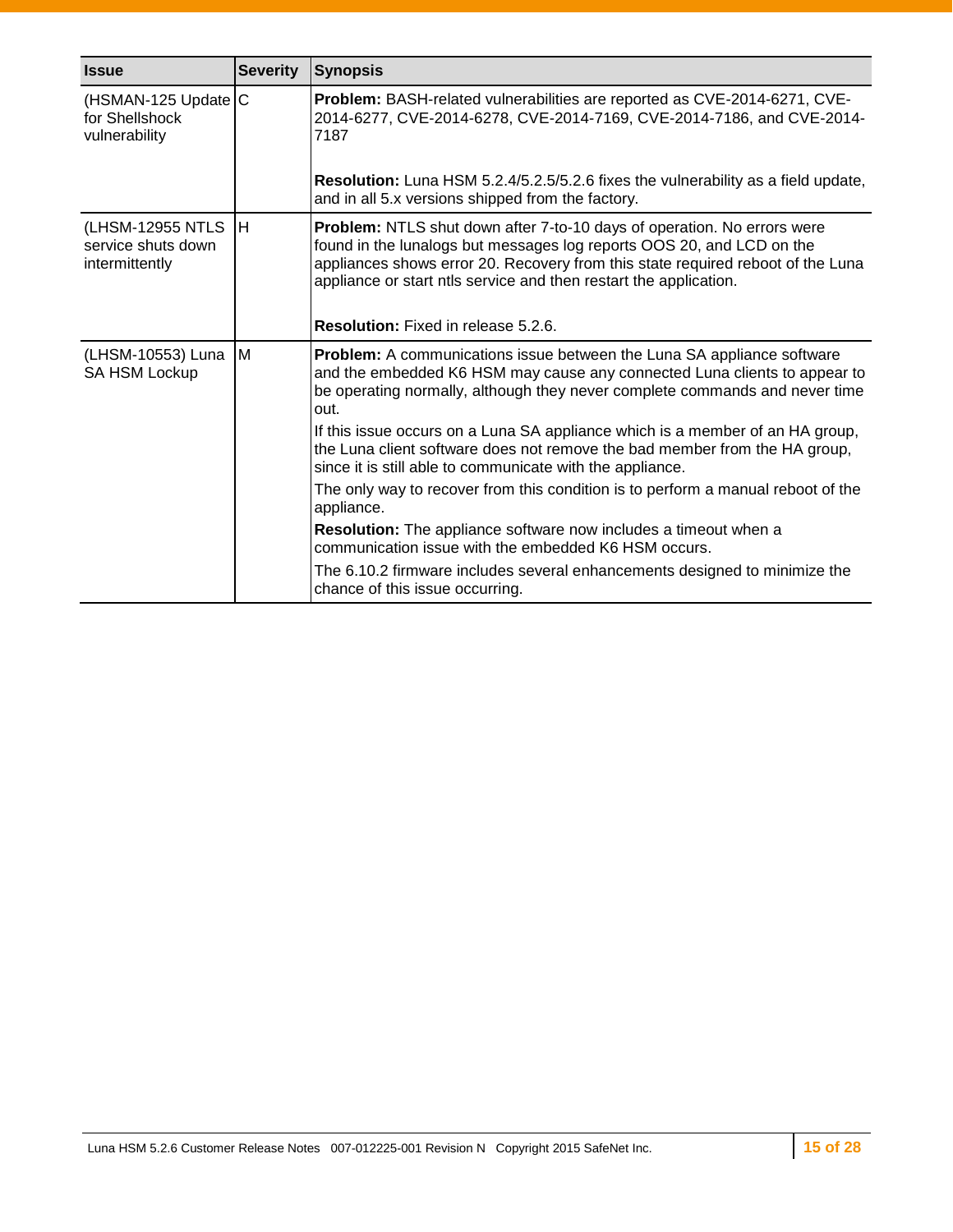| <b>Issue</b>                                                                                                  | <b>Severity</b> | Synopsis                                                                                                                                                                                                                                                                                                                      |  |
|---------------------------------------------------------------------------------------------------------------|-----------------|-------------------------------------------------------------------------------------------------------------------------------------------------------------------------------------------------------------------------------------------------------------------------------------------------------------------------------|--|
| (LHSM-10158)<br>Starting sshd failed<br>after ssh                                                             | H               | <b>Problem:</b> After update of Luna SA to version 5.2.1 or 5.2.2 (incorporating newer<br>version of OpenSSH), SSH fails following command "sysconf ssh<br>regenKeyPair".                                                                                                                                                     |  |
| regenKeyPair                                                                                                  |                 | [local host] lunash:>sysc ssh regenkeypair                                                                                                                                                                                                                                                                                    |  |
|                                                                                                               |                 | WARNING !! This command regenerates SSH keypair.                                                                                                                                                                                                                                                                              |  |
|                                                                                                               |                 | WARNING !! SSH will be restarted.                                                                                                                                                                                                                                                                                             |  |
|                                                                                                               |                 | If you are sure that you wish to proceed, then type 'proceed',<br>otherwise type 'quit'.                                                                                                                                                                                                                                      |  |
|                                                                                                               |                 | > proceed                                                                                                                                                                                                                                                                                                                     |  |
|                                                                                                               |                 | Proceeding                                                                                                                                                                                                                                                                                                                    |  |
|                                                                                                               |                 | Stopping sshd: [ OK ]                                                                                                                                                                                                                                                                                                         |  |
|                                                                                                               |                 | Starting sshd: [FAILED]                                                                                                                                                                                                                                                                                                       |  |
|                                                                                                               |                 | Command Result : 65535 (Luna Shell execution)                                                                                                                                                                                                                                                                                 |  |
|                                                                                                               |                 | [local host] lunash:>sysc fi s                                                                                                                                                                                                                                                                                                |  |
|                                                                                                               |                 | SSH Server Public Keys                                                                                                                                                                                                                                                                                                        |  |
|                                                                                                               |                 | Type Bits Fingerprint                                                                                                                                                                                                                                                                                                         |  |
|                                                                                                               |                 | Error: SSH server RSA public key file not found. Please contact<br>customer support.                                                                                                                                                                                                                                          |  |
|                                                                                                               |                 | Error: SSH server DSA public key file not found. Please contact                                                                                                                                                                                                                                                               |  |
|                                                                                                               |                 | customer support.                                                                                                                                                                                                                                                                                                             |  |
|                                                                                                               |                 | Command Result : 65535 (Luna Shell execution) [local host]<br>lunash:>                                                                                                                                                                                                                                                        |  |
|                                                                                                               |                 | Resolution: All shipments were halted until the fix was applied at the factory.<br>Customers with Luna SA 5.x were alerted. The fix is released as Luna HSM<br>5.2.3 update. Upload the update to your Luna SA and apply it immediately.                                                                                      |  |
| (MKS190033) HTL<br>server hangs when<br>network connection                                                    | H               | <b>Problem:</b> The HTL server will hang if it is waiting for a message and the<br>message is late. This is most noticeable when an HTL-connected client<br>experiences a network outage and cannot send its sync beacon in time.                                                                                             |  |
| to client drops                                                                                               |                 | Once the HTL server is hung, there is no way to restart it from Luna Shell since<br>it requires a kill -9.                                                                                                                                                                                                                    |  |
|                                                                                                               |                 | <b>Resolution:</b> Relevant code adjusted for proper recursion.                                                                                                                                                                                                                                                               |  |
| (MKS186394) Luna<br>SA doesn't prompt to<br>change audit<br>account password<br>after sysconf<br>factoryreset | M               | Problem: After performing a factory reset of a Luna SA that has an audit<br>account configured, the audit account is retained and the password is reset to<br>the default. However, on first login following the factory reset, you are not<br>prompted to change the password from the default.<br>Resolution: Prompt fixed. |  |
|                                                                                                               |                 |                                                                                                                                                                                                                                                                                                                               |  |
| (MKS 164993) NTLS M<br>Crash and Burn                                                                         |                 | Problem: Under certain conditions, NTLS may fail with the following error:                                                                                                                                                                                                                                                    |  |
|                                                                                                               |                 | NTLS [14903]: info: 0: NTLS CRASH AND BURN!<br>crit                                                                                                                                                                                                                                                                           |  |
|                                                                                                               |                 | <b>Resolution:</b> This issue has been resolved in this release by adding the<br>following fixes:                                                                                                                                                                                                                             |  |
|                                                                                                               |                 | Buffers are now dynamically allocated if the buffer pool exhausts its<br>$\bullet$<br>resources.                                                                                                                                                                                                                              |  |
|                                                                                                               |                 | The gethosbyname call has been replaced with a thread-safe version to<br>$\bullet$<br>prevent a NTLS crash when there are numerous client connections that use<br>a DNS host name instead of an IP address.                                                                                                                   |  |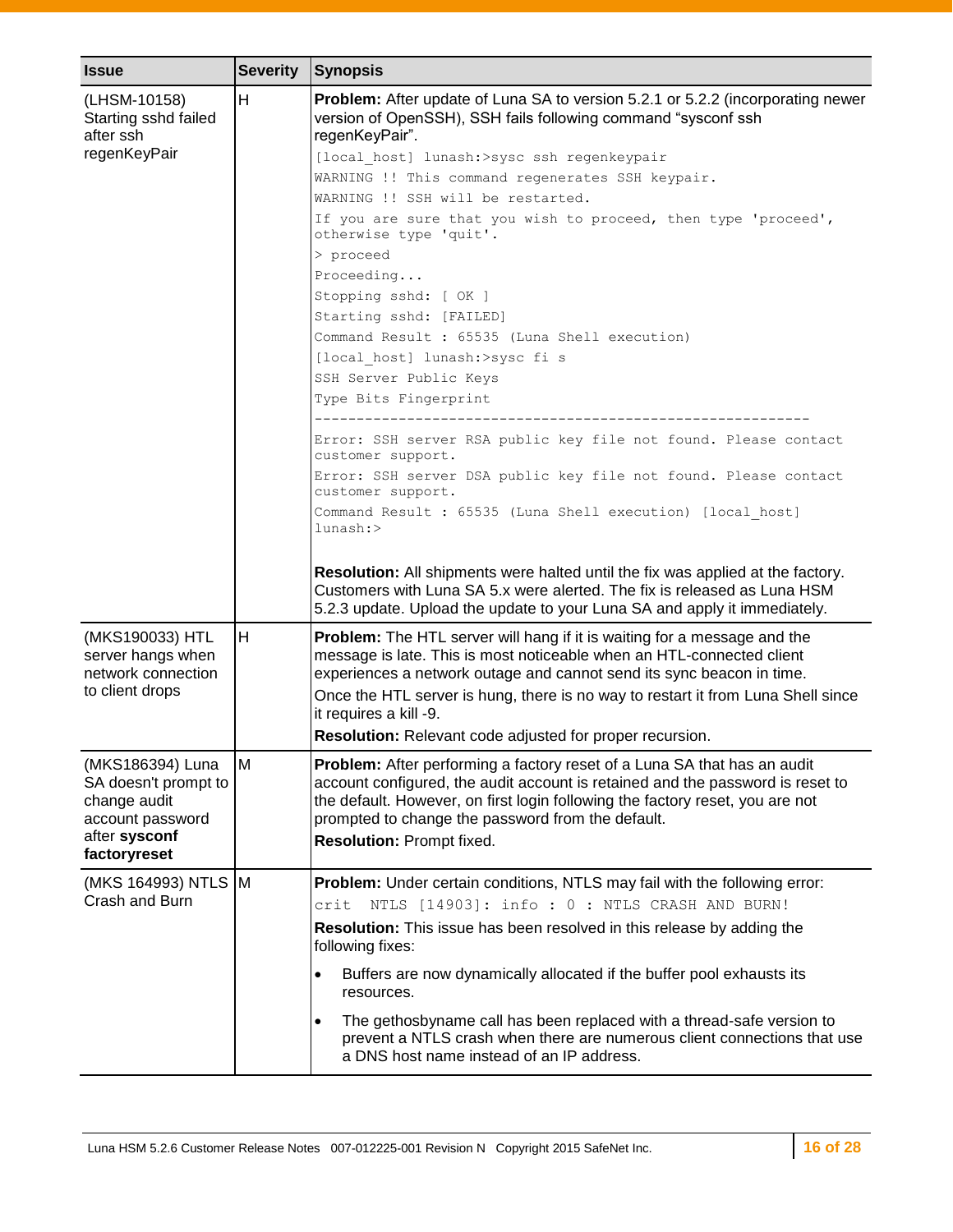| <b>Issue</b>                                                               | <b>Severity</b> | <b>Synopsis</b>                                                                                                                                                                                                                                                                                                                  |
|----------------------------------------------------------------------------|-----------------|----------------------------------------------------------------------------------------------------------------------------------------------------------------------------------------------------------------------------------------------------------------------------------------------------------------------------------|
| (MKS153052)<br>Typographical error<br>changes meaning of<br>HA log message | M               | <b>Problem:</b> The word "not" is erroneously inserted into the following HA log<br>message:<br>Mon Feb 6 13:08:06 2012 : [6532] HA group: 2150841010 unable to reach<br>member: 150576010. Manual Recover or Auto Recovery will not be able to<br>recover this member<br><b>Resolution:</b> The log message has been corrected. |

## <span id="page-16-0"></span>**Luna PCI-E Addressed Issues**

| <b>Issue</b>                                                                  | <b>Severity</b> | <b>Synopsis</b>                                                                                                                                                                                                                                                                                                                          |  |
|-------------------------------------------------------------------------------|-----------------|------------------------------------------------------------------------------------------------------------------------------------------------------------------------------------------------------------------------------------------------------------------------------------------------------------------------------------------|--|
| (140070) Multitoken<br>utility has cosmetic<br>bug in the notes<br>section    |                 | <b>Problem:</b> "Multitoken2 mode rsasign" has been replaced with "multitoken2<br>mode rsasigver". Although tool works as expected, the notes section still says to<br>run the tool with the old syntax (rsasign instead of rsasigver).<br>Resolution: The notes section has been updated with the correct syntax.                       |  |
| (123776) HSM<br>allows login as two<br>different user types<br>simultaneously | н               | <b>Problem:</b> The HSM currently allows you to log in as both the<br>CRYPTO_OFFICER and CRYPTO_USER (regular and limited users)<br>simultaneously, in the same session. This leads to some confusion as to who is<br>actually logged in, and may be counter to the PKCS11 spec.<br>Resolution: Concurrent logins are no longer allowed. |  |

## <span id="page-16-1"></span>**Luna G5 Addressed Issues**

| <b>Issue</b>                                                                               | <b>Severity</b> | <b>Synopsis</b>                                                                                                                                                                                                                                                                                                                                                       |  |
|--------------------------------------------------------------------------------------------|-----------------|-----------------------------------------------------------------------------------------------------------------------------------------------------------------------------------------------------------------------------------------------------------------------------------------------------------------------------------------------------------------------|--|
| (164212)<br>Uninstallation does<br>not complete<br>successfully if the<br>driver is in use | н               | Problem: If you uninstall the Luna G5 software while the driver is in use (for<br>example, if lunacm is running), the uninstallation completes with no error<br>message, although it fails to remove the driver. Attempting to reinstall the<br>software causes an error.<br><b>Resolution:</b> The driver is now uninstalled even if in use.                         |  |
| (135461) Firmware<br>rollback command<br>does not provide<br>adequate warning              | M               | Problem: When you use the hsm rollbackFW command to roll back G5 HSM<br>firmware, the user and all user objects are destroyed. The message presented<br>by the lunacm utility, however, only warns that the HSM will be reset. It gives no<br>indication that objects will be destroyed.<br>Resolution: The message has been updated to include appropriate warnings. |  |
| (135295) The<br>cklog201.dll.sig file is<br>missing from<br>Windows 64-bit<br>builds       | м               | Problem: The cklog201.dll.sig file is missing on Windows 64-bit builds. This<br>file is required to configure KSP with cklog.<br><b>Resolution:</b> This file is now included.                                                                                                                                                                                        |  |
| (99275) "haGroup<br>haOnly -disable" not<br>functional                                     | м               | Problem: With Luna G5s in High Availability Group you can run "haGroup<br>haOnly -enable" to configure "HA Only" mode, but once "HAOnly" mode is<br>established, lunacm does not allow disabling or exit from "HAOnly" mode.<br>Resolution: You can now use lunacm to disable "HA Only" mode.                                                                         |  |
| (95860) Luna G5<br>HA virtual slot not<br>visible in lunacm                                | M               | Problem: The Luna G5 virtual slot is not shown by the show slot list<br>command in lunacm. The virtual slot ID can still be seen in lunadiag or in<br>ckdemo.<br>Resolution: The lunacm utility now displays a message informing the user that<br>the HA slots will not be visible until the application is restarted.                                                |  |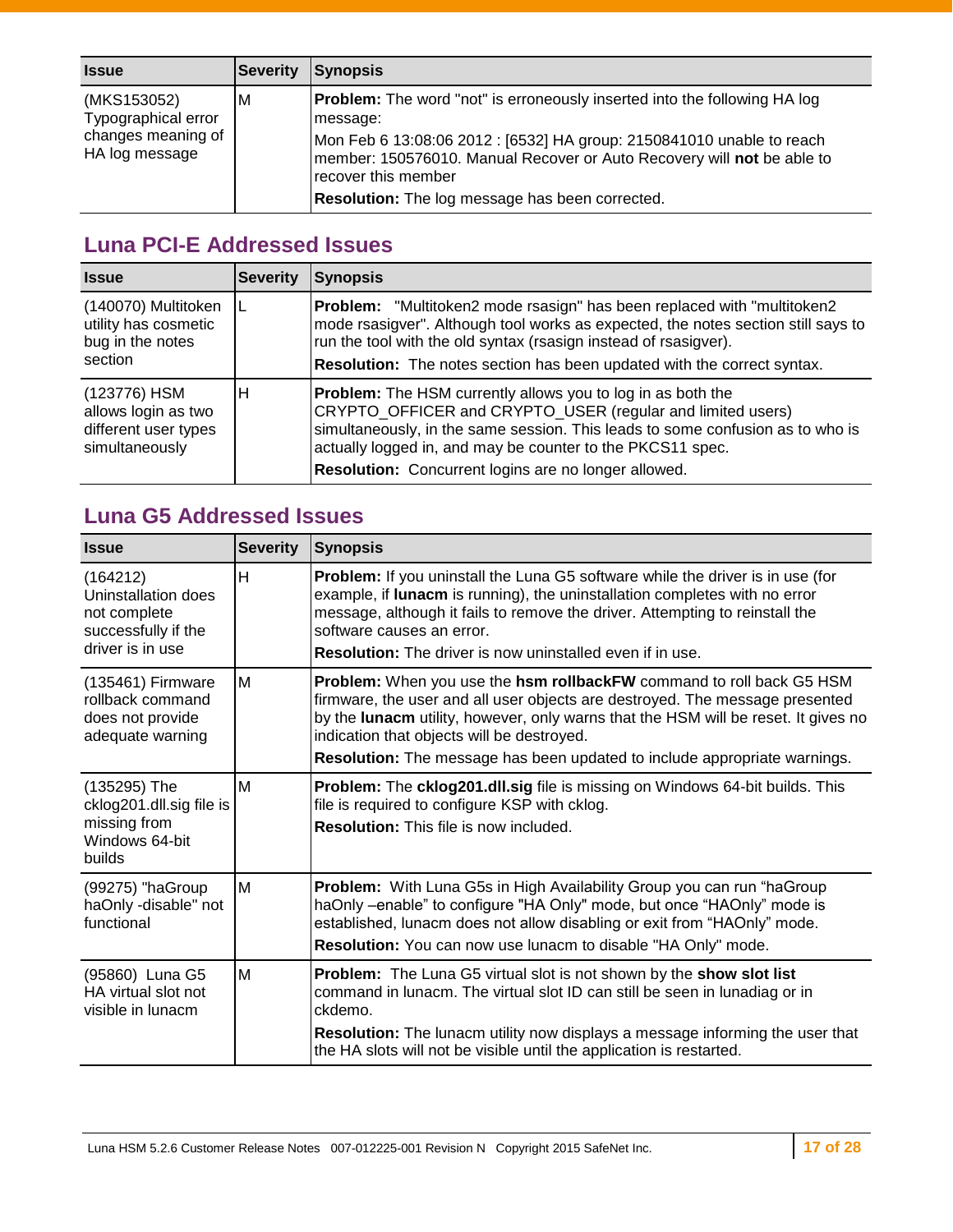| <b>Issue</b>                                                                                   | <b>Severity</b> | Synopsis                                                                                                                                                                                                                                                                                                                                                                                                                                                                                                                                                                                                                                                                                                           |  |
|------------------------------------------------------------------------------------------------|-----------------|--------------------------------------------------------------------------------------------------------------------------------------------------------------------------------------------------------------------------------------------------------------------------------------------------------------------------------------------------------------------------------------------------------------------------------------------------------------------------------------------------------------------------------------------------------------------------------------------------------------------------------------------------------------------------------------------------------------------|--|
| (95016) lunacm<br>can't clone objects<br>from old firmware<br>version (Key<br>Migration Issue) | M               | <b>Problem:</b> Cloning fails with -<br>Error = $0x54$ while getting OUID for object handle 6, slot 1.<br>No objects<br>were cloned.<br>The problem is that firmware 4.x (the legacy token HSMs) does not support<br>OUIDs, used by newer versions of lunacm and newer HSM firmware. Attempting<br>to migrate keys from firmware 4 HSMs to firmware 6 HSMs (Luna G5, K6) with<br>lunacm fails.<br><b>Resolution:</b> Cloning objects from firmware 4.x HSMs to firmware 6.x HSMs is<br>now supported.                                                                                                                                                                                                              |  |
| (80371) "hsm<br>showinfo" doesn't<br>show enough info if<br><b>SRK</b> is zeroized             | L               | Problem: When the G5's SRK is zeroized, not much can be done with it - and<br>only certain information is query-able. "hsm showinfo" in this state quits almost<br>immediately:<br>lunacm:> hsm si<br>HSM Label -> no label<br>HSM Manufacturer -><br>HSM Model -> G5 Base<br>HSM Serial Number -> 655123<br>Safenet, Inc.<br>Token Flags -><br><b>CKF RNG</b><br>CKF_LOGIN_REQUIRED<br>CKF_RESTORE_KEY_NOT_NEEDED<br>CKF_PROTECTED_AUTHENTICATION_PATH<br>Firmware Version -> 6.0.0<br>Command Result: 0x80000026 (CKR_MTK_ZEROIZED)<br>$l$ unacm: $>$<br>"hsm si" should be modified to show all that it is allowed to when the HSM is in<br>this state.<br>Resolution: The lunacm messages have been corrected. |  |
| (80363) Can't<br>regenerate SRK<br>when Luna G5 is<br>zeroized                                 | L               | Problem: In this case, if SRK generate is not permitted in the zeroized state, it<br>should error out immediately with "srk_zeroized", and not present a PED prompt<br>and then device error.<br>lunacm:> srk generate<br>Please attend to the PED.<br>SRK failed to regenerate.<br>Command Result: 0x30 (CKR_DEVICE_ERROR)<br>Resolution: You can regenerate the SRK/MTK in any state.                                                                                                                                                                                                                                                                                                                            |  |

## <span id="page-17-0"></span>Known Issues

The following tables list the known issues at time of release. The known issues are categorized into separate tables as follows:

- Common Luna [HSM Known Issues"](#page-18-0) on page [19](#page-18-1)
- ["Luna SA Known Issues"](#page-21-0) on page [22](#page-21-0)
- ["Luna PCI-E Known Issues"](#page-23-0) on page [24](#page-23-0)
- ["Luna G5 Known Issues"](#page-25-0) on page [26](#page-25-0)

Workarounds are provided where available.

### **Issue Severity**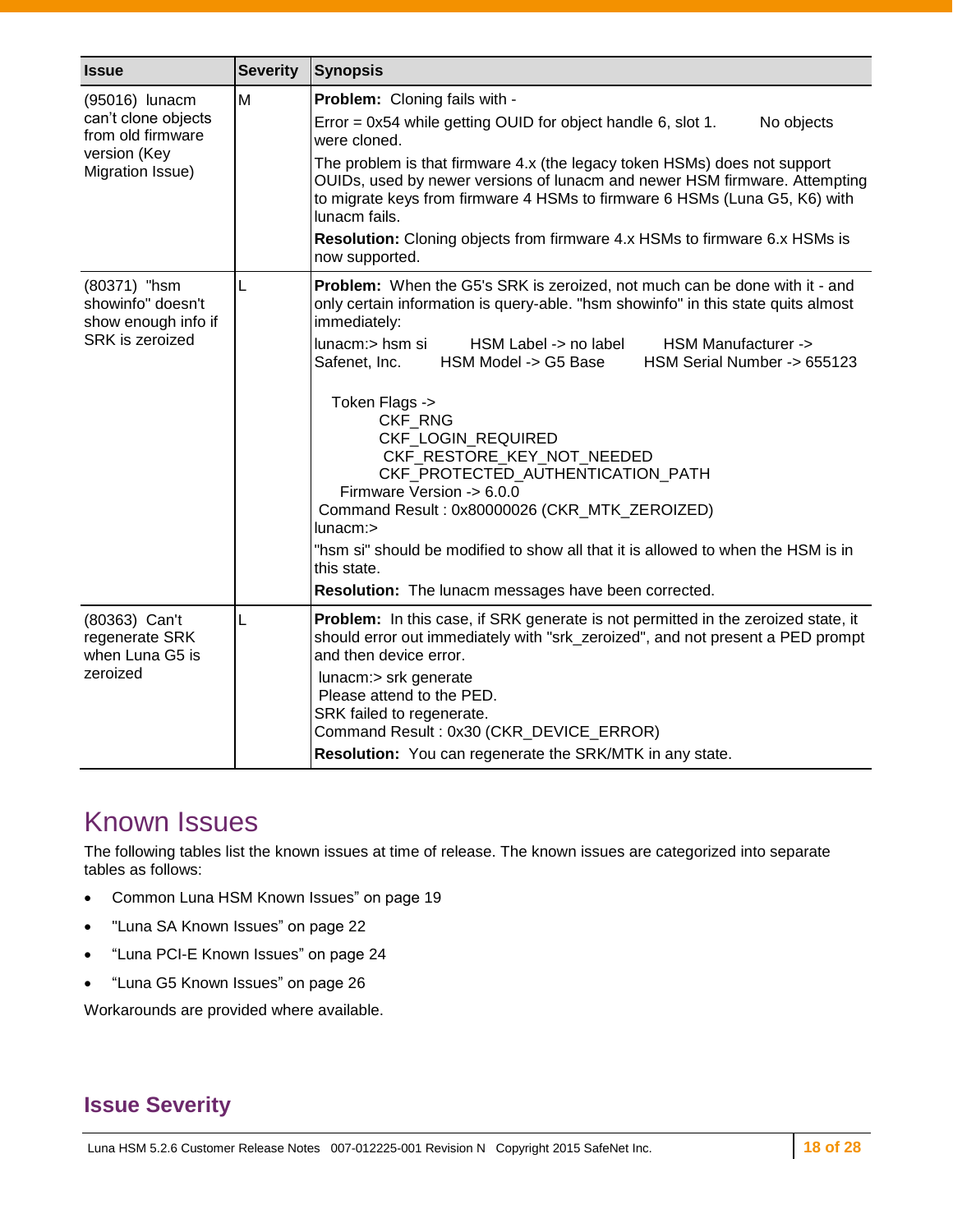This table defines the severity of the issues listed in the following tables.

| <b>Priority</b> | <b>IClassification</b> | <b>IDefinition</b>              |
|-----------------|------------------------|---------------------------------|
| C               | Critical               | No reasonable workaround exists |
|                 | High                   | Reasonable workaround exists    |
| м               | <b>Medium</b>          | Medium level priority problems  |
|                 | lLow                   | Lowest level priority problems  |

## <span id="page-18-1"></span><span id="page-18-0"></span>**Common Luna HSM Known Issues**

| <b>Issue</b>                                                                  | <b>Severity</b> | <b>Synopsis</b>                                                                                                                                                                                                                                       |
|-------------------------------------------------------------------------------|-----------------|-------------------------------------------------------------------------------------------------------------------------------------------------------------------------------------------------------------------------------------------------------|
| (LHSM-8414)<br>Synchronization issue<br>after performing a                    | H               | Problem: After updating the firmware on a Luna G5 or Luna PCI-E HSM, the<br>hardware and firmware are not synchronized.                                                                                                                               |
| firmware update on<br>Luna G5 or Luna PCI-E                                   |                 | Workaround: After updating the firmware on a Luna G5 or Luna PCI-E HSM,<br>you must use the lunacm hsm reset command to reset the HSM to<br>synchronize the firmware with the hardware.                                                               |
| $(190453)$ RBS host app M<br>does not display a<br>message in case of a       |                 | Problem: The RBS host application does not display an error message, in<br>case the user enters a wrong password.<br><b>Workaround: None.</b>                                                                                                         |
| wrong password.                                                               |                 |                                                                                                                                                                                                                                                       |
| (LHSM-3319) Audit<br>logging trace-ability of<br>"who" is broken<br>sometimes | H               | Problem: Used a standard client (win64) registered to a single HSM with NO<br>app Id settings, but the log messages are not properly bound to the access<br>ID, so there is no traceability to the "who".                                             |
|                                                                               |                 | Workaround: None.                                                                                                                                                                                                                                     |
| $(190048)$ RBS host app M<br>crashes on access                                |                 | Problem: If a Luna [Remote] Backup HSM is removed from its host after the<br>RBS daemon is running, the RBS app will crash on attempted access.                                                                                                       |
| when Luna Backup<br>HSM removed                                               |                 | Scenario 1:                                                                                                                                                                                                                                           |
|                                                                               |                 | • have running RBS daemon with Backup HSM connected, have remote host<br>configured to use RBS                                                                                                                                                        |
|                                                                               |                 | • power-off or remove USB cable from Backup HSM                                                                                                                                                                                                       |
|                                                                               |                 | · launch lunacm on remote host; RBS daemon will crash                                                                                                                                                                                                 |
|                                                                               |                 | Scenario 2:                                                                                                                                                                                                                                           |
|                                                                               |                 | • have running RBS daemon with Backup HSM connected, have remote host<br>configured to use RBS                                                                                                                                                        |
|                                                                               |                 | · - launch lunacm on remote host                                                                                                                                                                                                                      |
|                                                                               |                 | • power-off or remove USB cable from Backup HSM                                                                                                                                                                                                       |
|                                                                               |                 | • run remote backup; RBS daemon will crash                                                                                                                                                                                                            |
|                                                                               |                 | Workaround: The Backup HSM must be connected to the host computer to<br>get the RBS daemon running, and RBS must be stopped before you<br>disconnect the USB cable or power-off the Luna Backup HSM.                                                  |
| (188646) Windows<br>"remove" from msi<br>installer doesn't remove<br>client   | L               | Problem: Windows "remove" from the LunaClient.msi installer should allow<br>customer to remove Luna HSM client completely. Currently, it takes you<br>through the menus, runs through the motions, and results in no changes for<br>installed client. |
|                                                                               |                 | Workaround: Invoke Start > Control Panel > Programs > Uninstall a program<br>(or the equivalent sequence in your version of Windows).                                                                                                                 |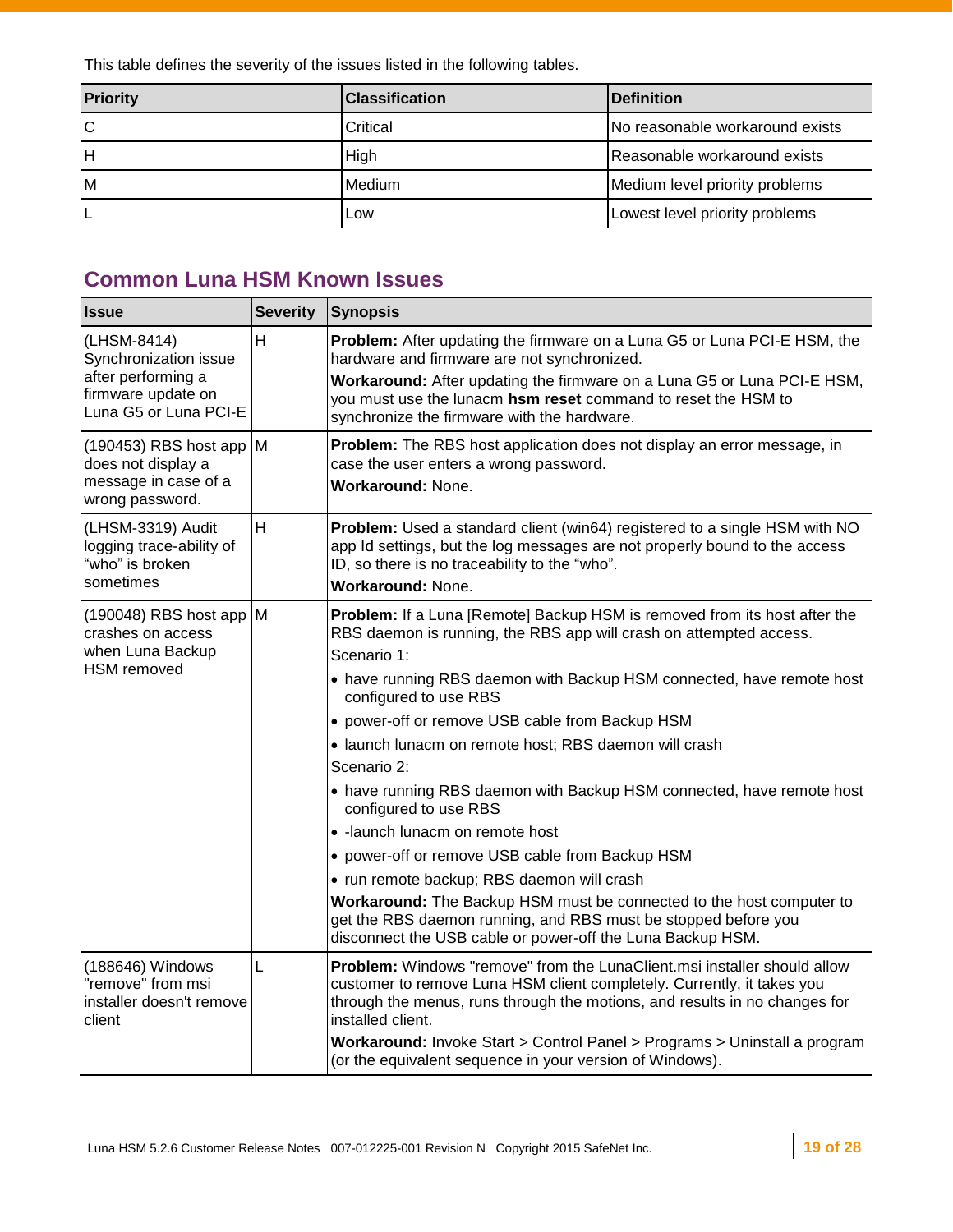| <b>Issue</b>                                                                                | <b>Severity</b> | <b>Synopsis</b>                                                                                                                                                                                                                                                                                                                                                  |
|---------------------------------------------------------------------------------------------|-----------------|------------------------------------------------------------------------------------------------------------------------------------------------------------------------------------------------------------------------------------------------------------------------------------------------------------------------------------------------------------------|
| (188269) Windows<br>"repair" does not work                                                  | L               | Problem: In Windows, the Repair option from the LunaClient.MSI installer<br>does nothing.                                                                                                                                                                                                                                                                        |
| from msi installer                                                                          |                 | Workaround: From Control Panel, go to Programs and Features, and select<br>the Repair option.                                                                                                                                                                                                                                                                    |
| (188266) Windows<br>"modify" does not<br>modify the installed<br>Luna Client                | L               | Problem: Windows Modify (in Windows Programs and Features) should allow<br>you to add/remove Luna HSM components. Currently, it takes you through<br>the menus, runs through the motions, and results in no changes to your<br>configuration.                                                                                                                    |
|                                                                                             |                 | <b>Workaround: Using Programs and Features (accessed via Windows Control</b><br>Panel, or other means), uninstall LunaClient software completely, and then re-<br>install it with the required components.                                                                                                                                                       |
| (187000) 32-bit JVM<br>Java on 64-bits<br>CentOS does not run if<br>SELinux is enabled      | L               | Problem: If SELinux is enabled, you cannot run a 32-bit JVM on a 64-bit OS.<br><b>Workaround: Disable SELinux.</b>                                                                                                                                                                                                                                               |
| (186754) vtl haadmin<br>deleteGroup command<br>does not remove all HA<br>group related info | L               | Problem: If you create an HA group, make one member standby, delete the<br>HA group, and then recreate it, vtl haadmin show will show the old (deleted)<br>configuration (the standby member).<br><b>Workaround: None.</b>                                                                                                                                       |
| (186406) Cannot run a<br>Java 7 application on<br>Windows                                   | H               | Problem: SafeNet recommends that you put LunaAPI.dll in the <java install<br="">dir&gt;/lib/ext folder. However, Java 7 for Windows has removed this directory<br/>from the Java library path. As a result, when a Java 7 application on Windows<br/>uses the Luna provider, it cannot find the LunaAPI.dll library, causing the<br/>application to fail.</java> |
|                                                                                             |                 | Workaround: Use one of the following methods to add LunaAPI.dll to the<br>Java 7 search path:                                                                                                                                                                                                                                                                    |
|                                                                                             |                 | • Put LunaAPI.dll in an arbitrary folder and add that folder to the system<br>path. Java 7 will search the system path for LunaAPI.dll.                                                                                                                                                                                                                          |
|                                                                                             |                 | • Put LunaAPI.dll in the Windows system folder. This folder varies by<br>operating system and DLL type, as follows:<br>- 32-bit Windows: C:\Windows\System32                                                                                                                                                                                                     |
|                                                                                             |                 | - 64-bit Windows, 64-bit LunaAPI.dll: C:\Windows\System32<br>- 64-bit Windows, 32-bit LunaAPI.dll: C:\Windows\SysWOW64                                                                                                                                                                                                                                           |
| (186046) The -p and<br>-password options for<br>the partition login                         | M               | <b>Problem:</b> If you use the -p <password> or -password <password> options<br/>for the partition login command when logging into an HA slot, the option is<br/>not recognized and you are prompted to enter the password.</password></password>                                                                                                                |
| command are not<br>recognized for HA slots                                                  |                 | Workaround: Do not use the -p or -password options when logging into an<br>HA slot. You will be prompted for the password instead.                                                                                                                                                                                                                               |
| (183503) LunaProvider: M<br>ECDH with KDF does<br>not work in some<br>situations            |                 | Problem: ECDH with KDF provide interoperability between the Luna provider<br>and the BC provider, when performing CMS operations, by including shared<br>information, such as key length and algorithm with, each request. However,<br>this information is not included for non-CMS operations, which may cause<br>secret key derivations to fail.               |
|                                                                                             |                 | Workaround: None.                                                                                                                                                                                                                                                                                                                                                |
| (183431) Crypto<br><b>Command Center fails</b><br>to initialize a device if                 | M               | Problem: If you enter the wrong password twice on the Crypto Command<br>Center Initialize Device page, the device will not be initialized if the correct<br>password is entered on the third attempt. It will also not be zeroized.                                                                                                                              |
| only 1 HSM admin<br>login attempts is left<br>before zeroization                            |                 | Workaround: Ensure that you enter the correct password on the first or<br>second attempt.                                                                                                                                                                                                                                                                        |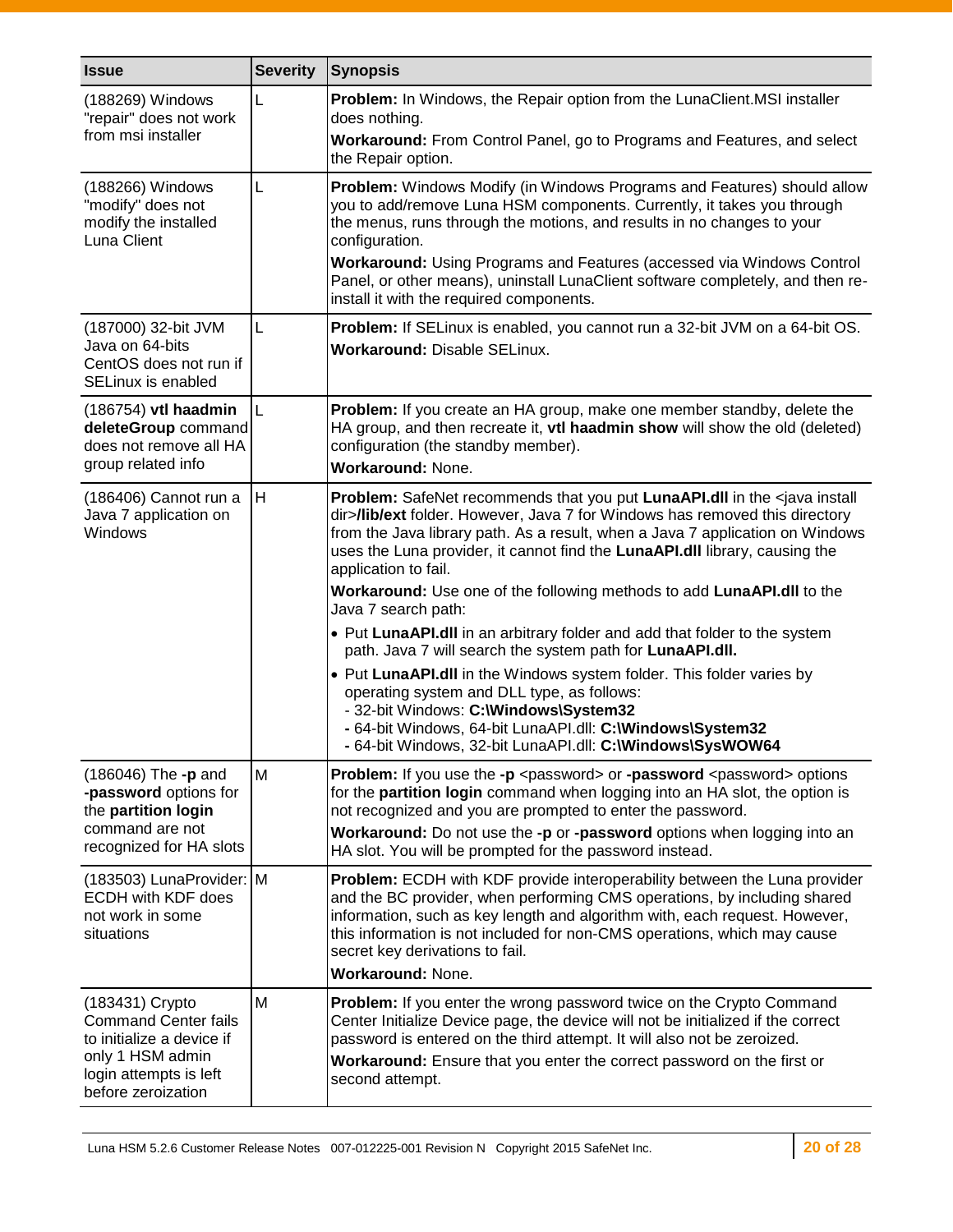| <b>Issue</b>                                                                                                                                                         | <b>Severity</b> | <b>Synopsis</b>                                                                                                                                                                                                                                                                                                                                                                                                                                                                                                                                                                                                                                                                                                                  |
|----------------------------------------------------------------------------------------------------------------------------------------------------------------------|-----------------|----------------------------------------------------------------------------------------------------------------------------------------------------------------------------------------------------------------------------------------------------------------------------------------------------------------------------------------------------------------------------------------------------------------------------------------------------------------------------------------------------------------------------------------------------------------------------------------------------------------------------------------------------------------------------------------------------------------------------------|
| (182201) JCPROV<br>HALogin API does not<br>work                                                                                                                      | M               | Problem: The JCPROV HALogin API does not work.<br>Workaround: None.                                                                                                                                                                                                                                                                                                                                                                                                                                                                                                                                                                                                                                                              |
| (181244) SHA384 and<br>SHA512 HMAC<br>sign/verify performance                                                                                                        | H               | Problem: SHA384 and SHA512 HMAC sign/verify performance in Luna HSM<br>5.2.x is significantly slower than in previous releases. This issue applies to<br>Luna SA and Luna PCI-E only. Luna G5 is not affected.<br>Workaround: None.                                                                                                                                                                                                                                                                                                                                                                                                                                                                                              |
| (180921) Drivers install M<br>incompletely when<br>devices are not<br>connected - Luna G5,<br>Luna Remote Backup<br><b>HSM and Luna Remote</b><br><b>PED</b> drivers |                 | <b>Problem:</b> On both Windows 2003 32-bit and Windows 2008 R2 when<br>installing the USB drivers (Luna G5, Luna Remote Backup HSM and Luna<br>Remote PED products), with the devices not connected, the drivers are<br>partially installed as the .inf files are installed but not the .sys files.<br>If the devices are connected before installing the drivers, they are installed<br>properly and work fine.<br>Workaround: 1) Connect the devices before installing LunaClient.<br>2) If LunaClient software (which includes the drivers) is installed before<br>devices are connected, then connect the device(s), reboot the computer, and<br>allow Windows to discover the new devices and complete the driver install. |
| $(180345)$ and $(170626)$ H<br>change of PED related<br>timeout setting requires<br>pedclient restarting,<br>which has impact on<br>audit logging                    |                 | Problem: While testing remote backup with a single Remote PED case, it<br>was found that timeout happens during backing up. To complete a backup,<br>pedtimeout3 value must increase in the configuration file. For the change to<br>take effect, pedclient and the client application must be restarted. Because<br>peclient is shared with audit logging, restarting has an impact on audit<br>logging. Pedclient should pick up the change without restarting.<br>Workaround: None. For Luna PCI-E, audit logging is affected when the<br>restart is performed. In Luna SA, there is no provision to restart pedclient, and<br>therefore no way to make a timeout change effective.                                           |
| (179677) Ambiguous<br>LunaProvider error<br>message when<br>libLunaAPI incorrect or<br>not found                                                                     | L               | Problem: When the LunaProvider cannot find the libLunaAPI library, or if the<br>libLunaAPI library is incorrect, the following message is displayed:<br>Failed to load LunaAPI and LunaAPI 64 libraries<br>This message is ambiguous in that it is displayed on both 32 and 64-bit<br>operating systems, potentially causing confusion.<br>Workaround: None.                                                                                                                                                                                                                                                                                                                                                                     |
| $(176696)$ Unable to use M<br>cmu to import p12/PFX<br>files                                                                                                         |                 | Problem: If you attempt to use the cmu importkey command to import a<br>p12/PFX file, the operation fails with an error message.<br>Workaround: None.                                                                                                                                                                                                                                                                                                                                                                                                                                                                                                                                                                            |
| (176594) Java 7 library $ H $<br>path issues on<br>Windows 2008 R2                                                                                                   |                 | Problem: When installed in the default location, Java 7 may not find and load<br>LunaAPI.dll on Windows 2008 64.<br>Workaround: If the JSP does not work, copy LunaAPI.dll to the current<br>directory (or any directory in the path such as C:\windows\system32) to<br>resolve the issue.                                                                                                                                                                                                                                                                                                                                                                                                                                       |
| (173299) jMultiToken<br>does not support<br>rsa186 -3 keygen                                                                                                         | M               | Problem: There is no option for rsa186 -3 keygen when you run jMultitoken.<br>Workaround: None.                                                                                                                                                                                                                                                                                                                                                                                                                                                                                                                                                                                                                                  |
| (172230) jMultitoken<br>does not support<br><b>ECIES and KCDSA</b>                                                                                                   | M               | <b>Problem:</b> jMultitoken does not support ECIES and KCDSA<br>Workaround: Use multitoken.                                                                                                                                                                                                                                                                                                                                                                                                                                                                                                                                                                                                                                      |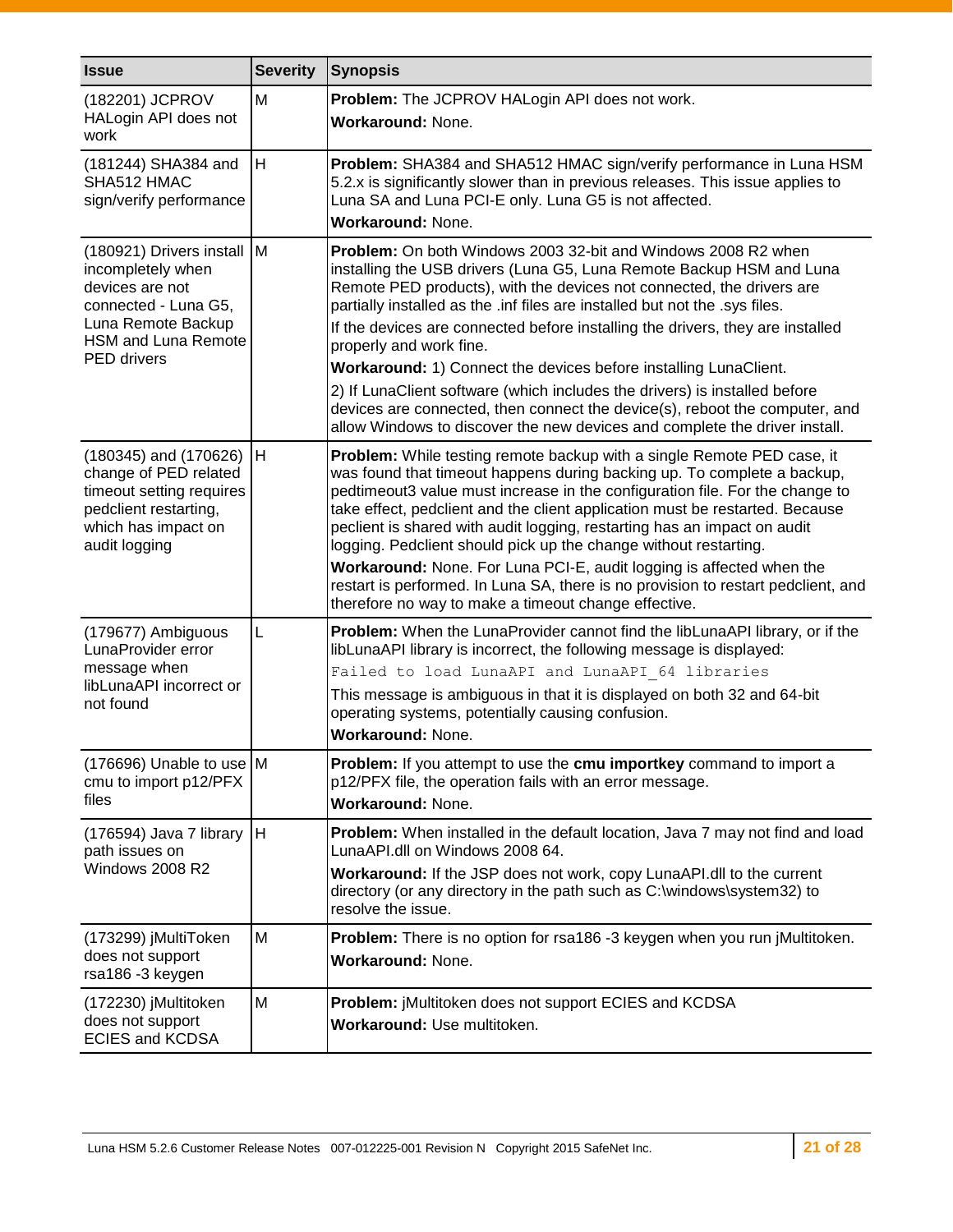| <b>Issue</b>                                                                                                          | <b>Severity</b> | <b>Synopsis</b>                                                                                                                                                                                                                                                                                                                                                                                                                                                                                                         |
|-----------------------------------------------------------------------------------------------------------------------|-----------------|-------------------------------------------------------------------------------------------------------------------------------------------------------------------------------------------------------------------------------------------------------------------------------------------------------------------------------------------------------------------------------------------------------------------------------------------------------------------------------------------------------------------------|
| (168352) LunaProvider  <br>fails to sign with RSA<br>keys that have a<br>modulus that is not<br>evenly divisible by 8 | M               | Problem: The LunaProvider.jar (all versions) fails when performing a sign<br>operation with an RSA key that has a modulus which is not evenly divisible by<br>8. The provider uses the key modulus (size) to determine how to construct the<br>buffer for the signature value, but in the case of a key with a leading 0, or a<br>non-standard sized key (we do not generate those keys, but they are allowed)<br>a buffer will be generated which is too short.<br>Workaround: None.                                   |
| (161087) The sysconf<br>ntp deleteserver<br>command allows<br>deletion of the NTP<br>pseudo IP<br>(127.127.1.0)       | M               | Problem: If NTP loses synchronization with the remote server, it will<br>synchronize against itself using pseudo IP address 127.127.1.0 until it can<br>start synchronizing with the remote server again. Although you should be<br>prevented from deleting this pseudo IP address, deletion is allowed using the<br>sysconf ntp deleteserver command.<br>Workaround: None. Use caution when using the sysconf ntp deleteserver<br>command to ensure that you do not delete the NTP pseudo IP address<br>(127.127.1.0). |
| (161075) SunPKCS11<br>Provider: Bad DSA<br>Signature returns<br>CKR_DEVICE_ERROR                                      | M               | Problem: When the Java SunPKCS11 Provider validates the DSA signatures<br>on the providers listed in the java.security file it encounters a bad signature<br>(S is greater than Q). As a result, the HSM returns a CKR_DEVICE_ERROR,<br>causing a Java exception.<br>Workaround: None.                                                                                                                                                                                                                                  |
| (161071) LunaProvider M<br>does not fully support<br>third-party created<br>double length DESede<br>keys              |                 | Problem: DESede keys created using a third-party Java provider are<br>assumed to be 24 bytes long, although 16-byte keys are also possible.<br>Attempting to unwrap a 16-byte DESede key onto the HSM using the<br>LunaProvider causes the operation to fail.<br>Workaround: Create a new DESede key which repeats the first 8 bytes in the<br>last 8 bytes. For example, a key with the value 12345678ABCDEFGH<br>becomes 12345678ABCDEFGH12345678.                                                                    |
| (161067) IIS server<br>cannot bind with<br>lunaCSP (Windows<br>2008 R2 64-bit)                                        | M               | Problem: IIS server cannot bind with lunaCSP (Windows 2008 R2 64-bit)<br><b>Workaround: None.</b>                                                                                                                                                                                                                                                                                                                                                                                                                       |
| (161059) G5 PKI<br>bundle HA feature does<br>not recover from USB<br>unplug                                           | L               | Problem: If the USB cable connecting a Luna G5 and Luna SA in a PKI<br>bundle HA configuration is disconnected, traffic does not recover when the<br>USB cable is reconnected.<br>Workaround: Restart the client applications.                                                                                                                                                                                                                                                                                          |
| (161045) RADIUS<br>authentication currently<br>unsupported                                                            | M               | Problem: Although RADIUS user authentication is available in this release, it<br>has not been adequately tested and is therefore not officially supported.<br>Workaround: None. Although you can use the feature, it is unsupported.<br>SafeNet is working to complete verification of the feature in the post-GA<br>timeframe.                                                                                                                                                                                         |

## <span id="page-21-0"></span>**Luna SA Known Issues**

| <b>Issue</b>                                                                                            | <b>Severity</b> | <b>Synopsis</b>                                                                                                                                                                                                                                        |
|---------------------------------------------------------------------------------------------------------|-----------------|--------------------------------------------------------------------------------------------------------------------------------------------------------------------------------------------------------------------------------------------------------|
| (189609) LunaCM<br>does not display<br>other HSM's<br>connected with<br>broken htl client<br>connection | IН              | <b>Problem:</b> LunaCM does not display other HSM's connected with broken htl<br>client connection.<br><b>Workaround:</b> If you stop the HTL service while lunacm is running, stop lunacm<br>too. Do not use HTL in an already-running lunacm session |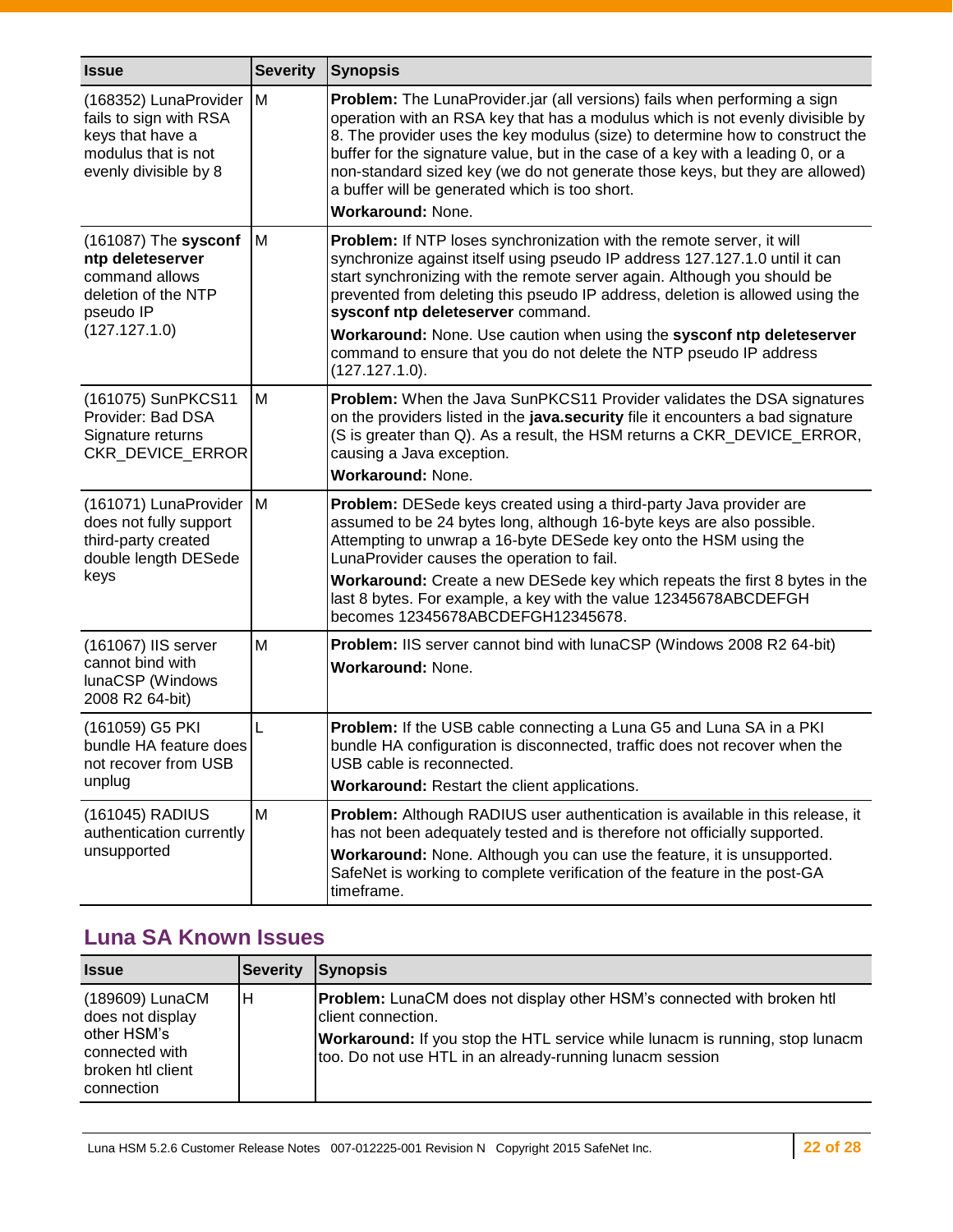| <b>Issue</b>                                                                                                              | <b>Severity</b> | <b>Synopsis</b>                                                                                                                                                                                                                                                                                                                                                               |
|---------------------------------------------------------------------------------------------------------------------------|-----------------|-------------------------------------------------------------------------------------------------------------------------------------------------------------------------------------------------------------------------------------------------------------------------------------------------------------------------------------------------------------------------------|
| (LHSM-3332, 3333)<br>HTL feature and<br>disabling of ip<br>checking are not<br>compatible                                 | M               | Problem: Disabling ipcheck is desirable for certain client situations, such as<br>when NAT occurs between client and Luna SA. HTL server terminates the HTL<br>session if ipcheck is disabled and a packet is received from a client with a<br>source IP that does not match IP used to create the NTLS certificate.<br>Workaround: Use without HTL when ipcheck is disabled. |
| (186997) Erroneous<br>message displayed<br>during firmware<br>upgrade                                                     | M               | Problem: During a firmware upgrade, the following error message may be<br>displayed:<br>EncryptInit() using PE1746 failed, disabling PE1746.: Cannot allocate<br>memory<br>You can ignore this message.<br>Workaround: None.                                                                                                                                                  |
| $(184186)$ The number M<br>of retries specified in<br>the <b>vtl haadmin</b><br>autoRecovery -retry<br>command is ignored |                 | Problem: If you use the vtl haadmin autoRecovery -retry <retries> command<br/>to specify an explicit number of retries for a failed HA member, the specified<br/>value is ignored, and an unlimited number of retry attempts are performed<br/>instead.<br/>Workaround: None.</retries>                                                                                       |
| $(171722)$ lunacm slot M<br>partitionList displays<br>incorrect name for<br>Luna SA network<br>slots                      |                 | <b>Problem:</b> Rather than displaying the correct slot name, the slot partition List<br>command displays the name of the partition configured for client use with the<br>crystoki.ini (Windows) or Chrystoki.conf (Linux) file.<br><b>Workaround: None.</b>                                                                                                                  |
| (161105) Intermittent<br>faults when stopping<br>or starting NTLS on<br>an HA member                                      | M               | Problem: Very rarely, a segmentation fault, broken pipe, or application exit may<br>occur when stopping or starting NTLS on an HA member.<br><b>Workaround: None.</b>                                                                                                                                                                                                         |
| (161104) Extraneous<br>information displayed<br>by ckdemo HA Status<br>option (option 52)                                 | Iм              | Problem: The ckdemo HA Status option (option 52) displays extraneous<br>information. For example:<br>Enter your choice: 52<br>HA group 1150485010 status<br>HSM 224213213691 - CKR_UNKNOWN (extraneous information)<br>HSM 150485010<br>- CKR OK<br>HSM 150576010<br>- CKR_OK<br>Status: Doing great, no errors (CKR_OK)<br>Workaround: Ignore the extraneous information.    |
| (161092) Broken pipe M<br>error generated by vtl<br>haadmin-show<br>when an HA member<br>goes down.                       |                 | Problem: An erroneous Broken Pipe error is displayed by the vtl haadmin -<br>show command if one of the HA members becomes unavailable.<br>Workaround: None. This error message can be ignored.                                                                                                                                                                               |
| (161085) Deleting HA M<br>group does not delete<br>HA entries in client<br>configuration file                             |                 | Problem: Deleting the HA group does not delete HA entries in the client<br>configuration file.<br>Workaround: None.                                                                                                                                                                                                                                                           |
| (161028) SIM key<br>migration to Luna SA<br>5.1 requires<br>application of a<br>destructive CUF                           | H               | <b>Problem:</b> SIM key migration from Luna SA 4.x to Luna SA 5.1 does not work<br>using the standard configuration.<br>Workaround: To use SIM key migration on Luna SA 5.1, you must contact<br>Safenet support to receive a destructive CUF that, once applied, enables<br>unmasking.                                                                                       |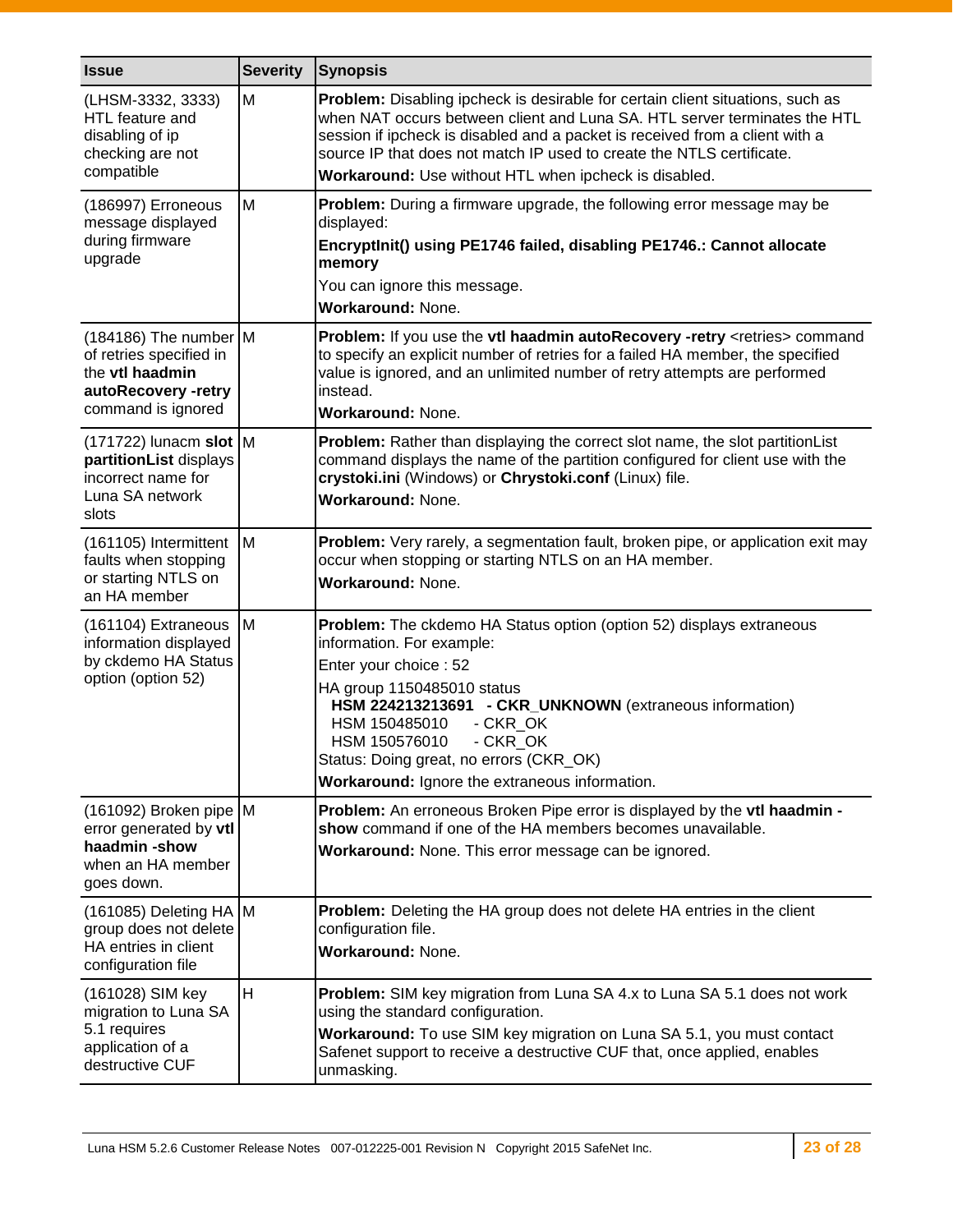| <b>Issue</b>                                                              | <b>Severity</b> | <b>Synopsis</b>                                                                                                                                                                                                                                                                                                                                                                                                                                                                                                                                                      |
|---------------------------------------------------------------------------|-----------------|----------------------------------------------------------------------------------------------------------------------------------------------------------------------------------------------------------------------------------------------------------------------------------------------------------------------------------------------------------------------------------------------------------------------------------------------------------------------------------------------------------------------------------------------------------------------|
| (161002) Luna SA<br>client unable to<br>access more than 16<br>appliances | ΙM              | <b>Problem:</b> When adding more than 16 appliances to a client, only the first 16<br>are seen in vtl verify or in ckdemo's list of available slots. In addition, if you<br>add appliances number 17 and 18, and then delete some of the first 16<br>appliances, the additional appliances are still not seen by the client. If those<br>same appliances (17 and 18) are deleted and then re-added after deleting<br>lower slot appliances they will be re-added at lower slot numbers and then be<br>able to be accessed by the client.<br><b>Workaround: None.</b> |

## <span id="page-23-0"></span>**Luna PCI-E Known Issues**

| <b>Issue</b>                                                                                                            | <b>Severity</b> | <b>Synopsis</b>                                                                                                                                                                                                                                                                                                                                                                                                                                                                                                                                                                                                                                                       |
|-------------------------------------------------------------------------------------------------------------------------|-----------------|-----------------------------------------------------------------------------------------------------------------------------------------------------------------------------------------------------------------------------------------------------------------------------------------------------------------------------------------------------------------------------------------------------------------------------------------------------------------------------------------------------------------------------------------------------------------------------------------------------------------------------------------------------------------------|
| (189565) Client tools<br>fail to contact PCI-E<br>card on Solaris 11<br>Sparc T-5120 server.                            | M               | Problem: Client tools fail to contact PCI-E card on Solaris 11 Sparc T-5120<br>server.<br><b>Workaround: None</b>                                                                                                                                                                                                                                                                                                                                                                                                                                                                                                                                                     |
| (187108) Slot 1 driver<br>crash on HP DL 380P<br>Gen8 with RHEL 6.2<br>x64                                              | H               | Problem: A driver crash may occur for a Luna PCI-E card inserted into slot 1<br>on an HP DL 380P Gen8 server running RHEL 6.2 x64. The crash was<br>observed after about 6 or 7 HSM resets, when you running a multitoken script<br>which resets the HSM and performs a multitoken operation in a loop.<br>Workaround: Do not use slot 1 on an HP DL 380P Gen8 server running<br>RHEL 6.2 x64.                                                                                                                                                                                                                                                                        |
| (160971) lunacm<br>unable to read<br>information from the K6                                                            | M               | Problem: Intermittent issue where lunacm reported that it was not able to<br>read information from the HSM.<br>Workaround: Use vreset to get the HSM responding again.                                                                                                                                                                                                                                                                                                                                                                                                                                                                                                |
| (160856) The function<br>GetConfigurationEntry()<br>in the<br>ChrystokiConfiguration<br>class does not work<br>properly | M               | Problem: The function GetConfigurationEntry() in the ChrystokiConfiguration<br>class does not work properly.<br>This function is used on Linux/Unix to parse the .conf file.<br>If your conf file contains the following<br>Chrystoki $2 = \{$<br>LibUNIX64=/dummy;<br>LibUNIX=/usr/lib/libCryptoki2.so;<br>GetConfigurationEntry() will incorrectly try to use the LibUNIX64 entry<br>because it only tries to match "LibUNIX" and ignores the rest.<br>This function should be more specific when it is comparing strings.<br>Workaround: Use one or the other entry in .conf file, or adjust the order of<br>the entries so that the desired entry is found first. |
| $(160806)$ setlegacy<br>domain does not<br>accept default domain<br>in ckdemo                                           | L               | <b>Problem:</b> During key migration testing from PCM to PCI5.0, it was found that<br>there is no way to input default which is an empty string for setlegacydomain<br>in ckdemo. In this case, there is no way to do key migration with ckdemo if<br>PCM PW-Auth was using default domain.<br>Workaround: Use lunacm.                                                                                                                                                                                                                                                                                                                                                |
| (160774) cmu<br>generatekeypair for<br>DSA does not accept<br>subprime in interaction<br>mode                           | M               | Problem: cmu generatekeypair for DSA does not accept subprime in<br>interaction mode while it has been accepted in command line mode.<br>Workaround: Use command-line mode.                                                                                                                                                                                                                                                                                                                                                                                                                                                                                           |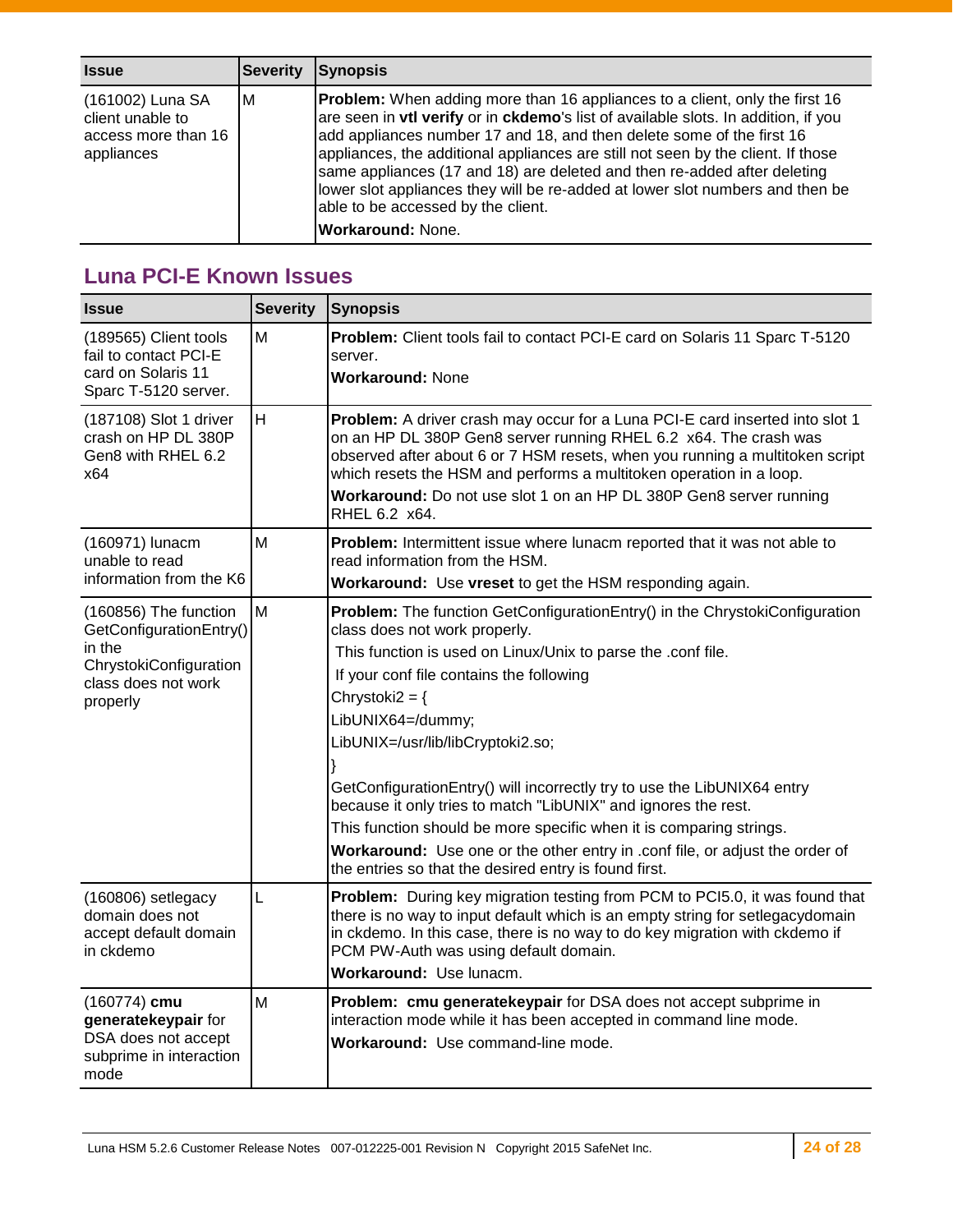| <b>Issue</b>                                                 | <b>Severity</b> | <b>Synopsis</b>                                                                                                                                                                                                                                                              |
|--------------------------------------------------------------|-----------------|------------------------------------------------------------------------------------------------------------------------------------------------------------------------------------------------------------------------------------------------------------------------------|
| (160765) Adding or<br>removing a member to                   | L               | Problem: Cannot add/remove a member from an HA group using the serial<br>number of the HSM.                                                                                                                                                                                  |
| an HA group using                                            |                 | lunacm:> ha r -se 753951 -g myHA -p userpin                                                                                                                                                                                                                                  |
| HSM serial number is<br>broken                               |                 | Error: Failed to open a user session on slot 0.                                                                                                                                                                                                                              |
|                                                              |                 | Command Result: 0x3 (CKR_SLOT_ID_INVALID)                                                                                                                                                                                                                                    |
|                                                              |                 | $l$ unacm: $>$                                                                                                                                                                                                                                                               |
|                                                              |                 | <b>Workaround:</b> Add/remove with the slot number.                                                                                                                                                                                                                          |
|                                                              |                 | lunacm:>ha r -slot 3 -group myHA -password userpin                                                                                                                                                                                                                           |
|                                                              |                 | Member 753951 successfully removed from group myHA. New group                                                                                                                                                                                                                |
|                                                              |                 | configuration is:                                                                                                                                                                                                                                                            |
|                                                              |                 | HA Group Label: myHA                                                                                                                                                                                                                                                         |
|                                                              |                 | HA Group Number: 150031                                                                                                                                                                                                                                                      |
|                                                              |                 | Group Members: 150024, 150031                                                                                                                                                                                                                                                |
|                                                              |                 | Needs sync: no                                                                                                                                                                                                                                                               |
|                                                              |                 | Command Result: No Error                                                                                                                                                                                                                                                     |
|                                                              |                 | $l$ unacm: $>$                                                                                                                                                                                                                                                               |
| (160754) Timeout<br>sometimes occurs<br>during remote backup | M               | Problem: During appended remote backup, sometimes got timeout<br>(depending on operator speed) when attempting to re-size a partition on the<br>backup HSM.                                                                                                                  |
| with append option                                           |                 | Looks like this:                                                                                                                                                                                                                                                             |
|                                                              |                 | lunacm:>partition backup backup -slot remote -hostname 172.20.11.130 -port<br>2222 - debug - partition backuppartition1 - append<br>The partition backuppartition1 will be resized.                                                                                          |
|                                                              |                 | recv(): timed-out<br>setContainerSize_Client(): failed to read cmd result (-110)<br>Error: failed to resize partition backuppartition1 on remote device.<br>Command Result: 0x5 (CKR_GENERAL_ERROR)<br>$l$ unacm: $>$                                                        |
|                                                              |                 | Workaround: Specify a longer commandtimeout setting when issuing the<br>remote backup command from lunacm.                                                                                                                                                                   |
|                                                              |                 | Here is a workaround example specifying -ct as 20 seconds:                                                                                                                                                                                                                   |
|                                                              |                 | lunacm:>partition backup backup -slot remote -hostname 172.20.11.130 -port<br>2222 -partition backuppartition1 -append -commandtimeout 20                                                                                                                                    |
|                                                              |                 | The partition backuppartition1 will be resized.                                                                                                                                                                                                                              |
|                                                              |                 | Verifying that all objects can be backed up                                                                                                                                                                                                                                  |
|                                                              |                 | 4 objects will be backed up.                                                                                                                                                                                                                                                 |
|                                                              |                 | 17 objects will not be backed up because they are duplicates.                                                                                                                                                                                                                |
|                                                              |                 | Backing up objects                                                                                                                                                                                                                                                           |
|                                                              |                 | Cloned object 43 to partition backuppartition1 (new handle 256).<br>Cloned object 44 to partition backuppartition1 (new handle 257).<br>Cloned object 47 to partition backuppartition1 (new handle 260).<br>Cloned object 48 to partition backuppartition1 (new handle 261). |
|                                                              |                 | Backup Complete.                                                                                                                                                                                                                                                             |
|                                                              |                 | 4 objects have been backed up to partition backuppartition1                                                                                                                                                                                                                  |
|                                                              |                 | on remote device.                                                                                                                                                                                                                                                            |
|                                                              |                 | Command Result: No Error<br>lunacm:>                                                                                                                                                                                                                                         |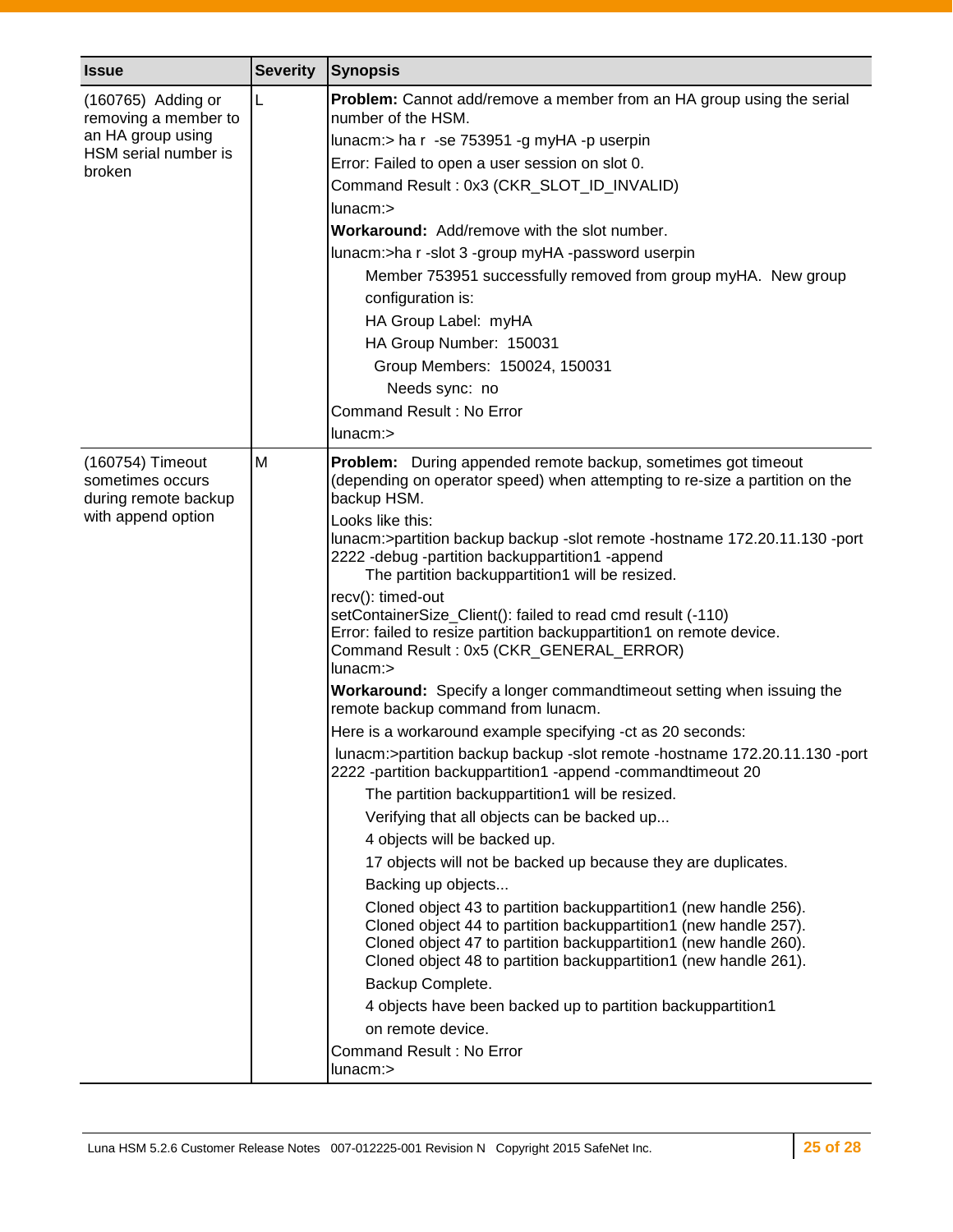| <b>Issue</b>                                                               | <b>Severity</b> | <b>Synopsis</b>                                                                                                                                                                                                                                                                                                                                                                                                                                                                                                                                                                                                                                                                                                                                                                                                                                                                                                                                                                                                                                                                                                                            |
|----------------------------------------------------------------------------|-----------------|--------------------------------------------------------------------------------------------------------------------------------------------------------------------------------------------------------------------------------------------------------------------------------------------------------------------------------------------------------------------------------------------------------------------------------------------------------------------------------------------------------------------------------------------------------------------------------------------------------------------------------------------------------------------------------------------------------------------------------------------------------------------------------------------------------------------------------------------------------------------------------------------------------------------------------------------------------------------------------------------------------------------------------------------------------------------------------------------------------------------------------------------|
| (160731) Driver errors<br>when clearing full<br>partition on HSM           | M               | <b>Problem:</b> After filling up a partition with small key objects (88 byte AES keys),<br>and clearing the partition using the par clear command, these errors appear in<br>syslog.<br>n 7 16:45:10 harvey kernel: ERR: viper0: _rx: user rsp buf 2 small rxhdr<br>cmd=00, msb(00000035) lsb(0000009c) rxoffset(000035a0)<br>dataleft(00000040)<br>Jan 7 16:45:10 harvey kernel: ERR: viper0: _rx: too small user's response<br>buffer, cmd=0x16(?), size (00006b40) > rxmaxsize (00004408)<br>Jan 7 16:45:10 harvey kernel: ERR: viper0: _rx: user rsp buf 2 small<br>cmd=0x16(?), rxcount(000035a0) rxoffset (000035a0) insize (00000040)<br>blksize (0000359c)<br>Jan 7 16:45:11 harvey kernel: ERR: viper0: _rx: user rsp buf 2 small rxhdr<br>cmd=00, msb(00000035) lsb(0000009c) rxoffset(00006b40)<br>dataleft(00000040)<br>Workaround: The driver and HSM card are still working so the reported                                                                                                                                                                                                                                  |
| (160728) RSA with<br>MGF1 is missing from<br>jMultitioken                  | M               | errors don't appear to have consequences - ignore.<br>Problem: During performance testing on jMultitoken, we found RSA with<br>MGF1 algorithms were missing from jMultitoken cross all supported clients.<br>We don't support RSA with MGF1 for small key sizes (256 and 512), but the<br>HSM does support key size 1024 and larger.<br>Workaround: None.                                                                                                                                                                                                                                                                                                                                                                                                                                                                                                                                                                                                                                                                                                                                                                                  |
| (160721) lunacm<br>command syntax<br>summary not consistent                | L               | Problem: The command syntax summary that is presented when the user<br>types a lunacm command followed by "?" is not consistent for all lunacm<br>commands.<br>Workaround: None.                                                                                                                                                                                                                                                                                                                                                                                                                                                                                                                                                                                                                                                                                                                                                                                                                                                                                                                                                           |
| (160706) Handling of<br>PEDId parameter is<br>inconsistent or<br>confusing | L               | Problem: Currently, whether an application uses the remote or the local PED<br>is determined by the existence of the PEDId=[0 1] parameter in the 'Luna'<br>section of Crystoki.conf. If this parameter does not exist, applications will<br>always try to use the local PED, even if one is not attached. There is currently<br>no way of setting this through any of the applications (lunacm or ckdemo), so<br>the user must manually edit this file - not a preferred method.<br>Lunacm, ckdemo, and multitoken all allow the user to specify the PED id,<br>either on the command line or via a menu selection, but this works only for<br>one specific session in the given application.<br>Also, commands initrpy and deleterpy are executed only on a locally-attached<br>PED. However, the applications which invoke these functions will simply use<br>whatever PED id is currently specified for that session (or the default from<br>Crystoki.conf). So these commands might incorrectly attempt to invoke a<br>remote PED.<br>Workaround: Modify the configuration file, or specify at the command line for<br>each instance. |

## <span id="page-25-0"></span>**Luna G5 Known Issues**

| <b>Issue</b>                                                                                                             | Severity | <b>Synopsis</b>                                                                                                                                                                                                                                                           |
|--------------------------------------------------------------------------------------------------------------------------|----------|---------------------------------------------------------------------------------------------------------------------------------------------------------------------------------------------------------------------------------------------------------------------------|
| (190597) System is<br>rebooted on issuing<br>hsm reset command<br>when running HA on<br>Solaris Sparc 11 Netra<br>T5440. | IМ       | <b>Problem:</b> System gets rebooted when <b>hsm reset</b> command is issued on a<br>G5 HA, running Solaris Sparc 11 (64-bit) Netra T5440 server.<br><b>Workaround:</b> It is recommended to stop any running applications before<br>issuing hsm reset command in lunacm. |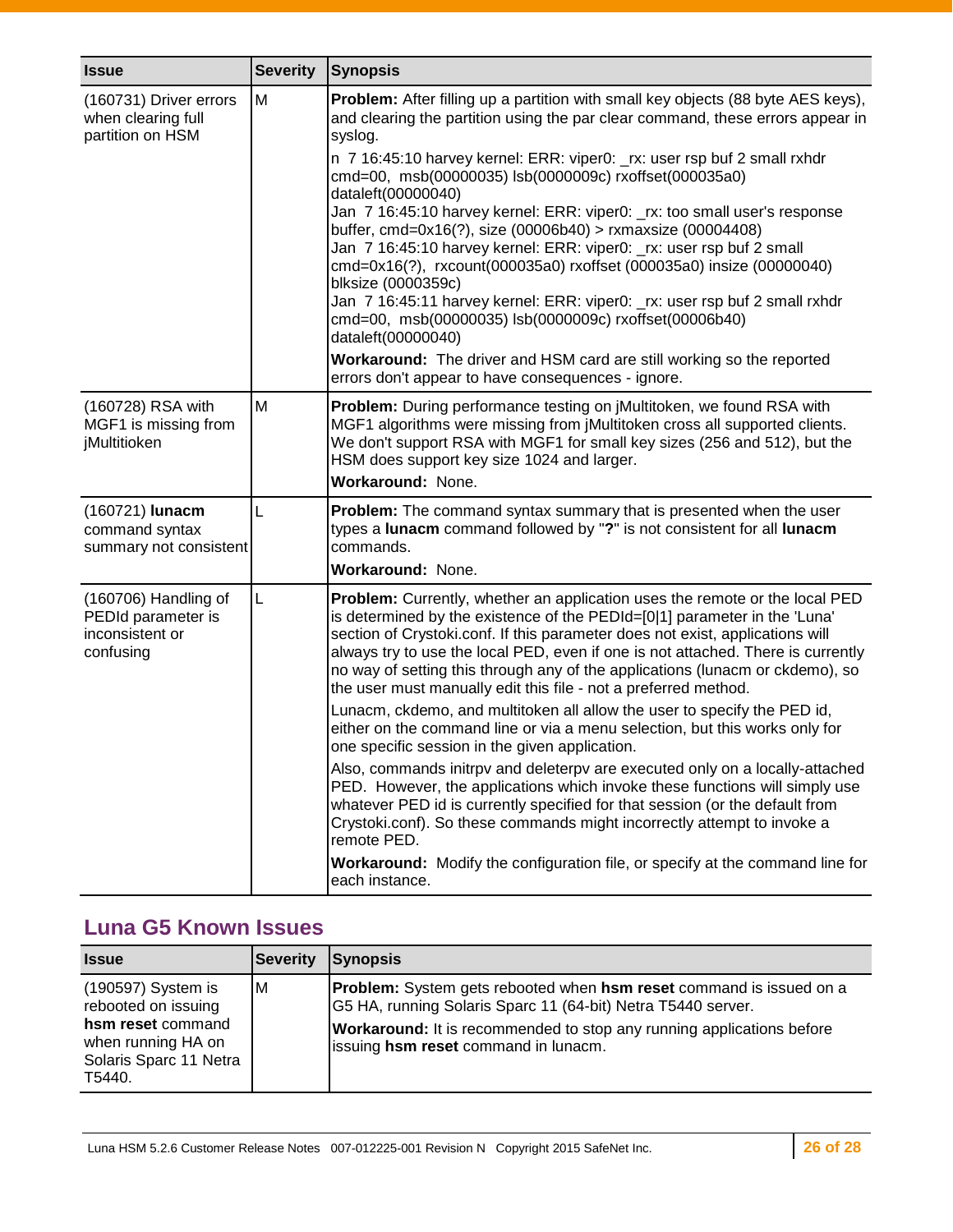| <b>Issue</b>                                                                                | <b>Severity</b> | <b>Synopsis</b>                                                                                                                                                                                                                                                                                                                                                                                                                                                                                                                                                                                                                                                                                                                                                                                                                                                                                                                                                                                                                                                                                                                                                                                                                                                                                                                                                                                                                            |
|---------------------------------------------------------------------------------------------|-----------------|--------------------------------------------------------------------------------------------------------------------------------------------------------------------------------------------------------------------------------------------------------------------------------------------------------------------------------------------------------------------------------------------------------------------------------------------------------------------------------------------------------------------------------------------------------------------------------------------------------------------------------------------------------------------------------------------------------------------------------------------------------------------------------------------------------------------------------------------------------------------------------------------------------------------------------------------------------------------------------------------------------------------------------------------------------------------------------------------------------------------------------------------------------------------------------------------------------------------------------------------------------------------------------------------------------------------------------------------------------------------------------------------------------------------------------------------|
| (190451) Client tools<br>fail to recognize<br>attached G5 and<br>Backup G5 on Dell<br>R710. | M               | Problem: Client tools do not recognize the attached G5 and back up G5<br>HSMs on Dell R710, until system is rebooted.<br>Workaround: Reboot the system.                                                                                                                                                                                                                                                                                                                                                                                                                                                                                                                                                                                                                                                                                                                                                                                                                                                                                                                                                                                                                                                                                                                                                                                                                                                                                    |
| (190450) Client tools<br>fail to detect G5 on<br>'unplug and re-plug'<br>operations.        | H               | Problem: When G5 is unplugged and then re-plugged, the client tools fail to<br>detect it on Dell R710, Sun Fire v245 and Sparc T-5120 servers.<br><b>Workaround: None</b>                                                                                                                                                                                                                                                                                                                                                                                                                                                                                                                                                                                                                                                                                                                                                                                                                                                                                                                                                                                                                                                                                                                                                                                                                                                                  |
| (190409) The PED<br>client service does not<br>start on Solaris 11<br>Sparc T-5120 server.  | H               | <b>Problem:</b> The PED client service from 32-bit binaries does not start on<br>Solaris 11 Sparc T-5120 server.<br><b>Workaround: None</b>                                                                                                                                                                                                                                                                                                                                                                                                                                                                                                                                                                                                                                                                                                                                                                                                                                                                                                                                                                                                                                                                                                                                                                                                                                                                                                |
| (188376) trace<br>messages every 5<br>seconds for G5 -<br>lunauhd1                          | M               | <b>Problem:</b> When Luna G5 is connected to a Windows client with audit logging<br>NOT configured, then trace messages, similar to the following, appear every<br>5 seconds.<br>53 0x80000d02 00271 SOURCE/LUNA2/LOG MOD/log gen.c<br>54 0x80000d02 00271 SOURCE/LUNA2/LOG MOD/log gen.c<br>55 0x80000d02 00271 SOURCE/LUNA2/LOG MOD/log gen.c<br>56 0x80000d02 00271 SOURCE/LUNA2/LOG MOD/log gen.c<br>57 0x80000d02 00271 SOURCE/LUNA2/LOG MOD/log gen.c<br>After audit log is enabled and the audit log path is properly configured, the<br>messages cease.<br>For a Linux client, if a "fresh" Luna G5 HSM is connected, the messages do<br>not appear. However, if the connected Luna G5 HSM was configured for audit<br>logging using Windows, before moving the HSM to the Linux client, then<br>messages like the following occur every 5 seconds.<br>Apr 22 11:28:20 localhost kernel: lunauhd1: TRACE:<br>20<br>0x80000d02 00271 SOURCE/LUNA2/LOG MOD/log gen.c<br>Apr 22 11:28:25 localhost kernel: lunauhd1: TRACE:<br>21<br>0x80000d02 00271 SOURCE/LUNA2/LOG MOD/log gen.c<br>Apr 22 11:28:30 localhost kernel: lunauhd1: TRACE:<br>22<br>0x80000d02 00271 SOURCE/LUNA2/LOG MOD/log gen.c<br>Apr 22 11:28:35 localhost kernel: lunauhd1: TRACE: 23<br>0x80000d02 00271 SOURCE/LUNA2/LOG MOD/log gen.c<br>Workaround: Ignore the messages, or configure audit log correctly for the<br>current system, to stop the messages. |
| (182827) HA<br>autorecovery does not<br>work                                                | H               | Problem: If you enable HA autorecovery on Luna G5, members of the HA<br>group that go down may not be autorecovered when they come back online.<br>Workaround: Do not use the autorecover feature. If one of your HA<br>members goes down, restart your applications to manually restore the<br>member.                                                                                                                                                                                                                                                                                                                                                                                                                                                                                                                                                                                                                                                                                                                                                                                                                                                                                                                                                                                                                                                                                                                                    |
| (161131) Rollback from  L<br>FW 6.2.x to 6.0.8 is<br>destructive                            |                 | Problem: Although firmware rollback is supported, rolling back the firmware<br>from 6.2.x to 6.0.8 will reset the HSM and remove the existing partition. Any<br>objects created under firmware 6.2.x will no longer exist after the rollback.<br>Workaround: None. If you perform the rollback, the lost objects are not<br>recoverable. Always backup the data on your HSMs.                                                                                                                                                                                                                                                                                                                                                                                                                                                                                                                                                                                                                                                                                                                                                                                                                                                                                                                                                                                                                                                              |